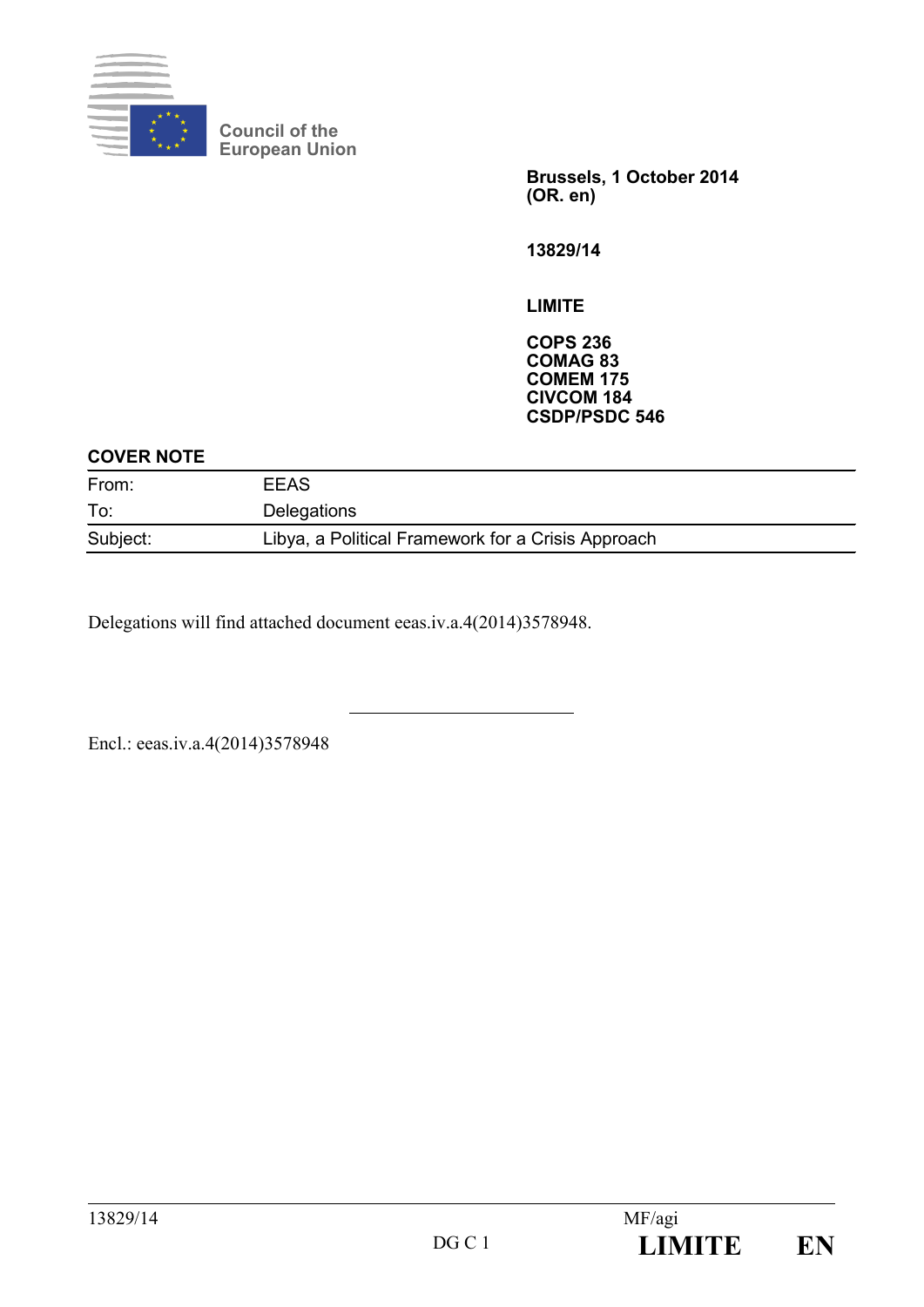#### **Libya, a Political Framework for a Crisis Approach**

Version of 1 October

#### **0. Executive Summary**

**The EEAS was tasked to prepare a Political Framework for a Crisis Approach (PFCA) by the Political and Security Committee of 8 September** as this would provide a basis for a shared conflict assessment for Libya, and guide, in conjunction with July's Action paper, the discussion on the overall direction for EU engagement in the Libyan crisis.

The paper first **seeks to provide an understanding of the situation in Libya**, by analysing the underlying conflict that led to the current crisis; the structural dysfunctions of Libya's political transition; and recent developments that triggered the resumption of hostilities in July 2014. It identifies the key stakeholders (within Libya, and regional actors) and their objectives, explaining that the essence of the conflict is over state control (political, economic and military), in addition to ideological differences regarding the future of Libya.

Given the uncertainty regarding the duration and outcome of the conflict, which complicates EU ability for strategic planning/programming, the PFCA describes **three possible scenarios for the near future**; a stalemate, with no clear winner; an escalation of violence, in which one side might overcome the other following a full-scale civil war; or a cessation of hostilities and the resumption of the political process. **What these scenarios demonstrate is that the possibility for the EU to define its strategy and programme its activities depends highly on the outcome.** The first 2 scenarios are clearly not conducive to any major EU footprint and/or support programme. **Only a ceasefire agreement could eventually allow for a resumption of EU support.**

The paper provides a **critical overview of the EU's strategy in Libya** since the fall of the Ghaddafi regime, aimed at promoting a "deep and sustainable democracy" based on an inclusive constitution, as well as fostering the emergence of strong, transparent and accountable institutions, an active civil society and a vibrant private sector. **This strategy has comprised 4 axes: diplomacy, cooperation, security, and exploratory talks for a Framework Agreement.**

The paper acknowledges that **international efforts have not been able to prevent Libya from slipping into a crisis,** partly due to the inability to address Libya's fundamental problems: disarmament and reconciliation. Scrupulous respect for principles of ownership led the IC to support approaches and strategies that had little potential to succeed (e.g. reintegration first, then disarmament). Lack of assertiveness of the IC contributed to a feeling of impunity among spoilers, which has however now changed with the adoption of UNSCR 2174, strengthening the sanctions regime and tightening the arms embargo.

**EU interests and values are directly threatened by the current crisis in Libya**: irregular migration is expected to increase due to lack of border control; foreign fighters on their way to Syria and Iraq are being trained in Libya; uncontrolled weapon proliferation and terrorist groups operating in Libya are destabilizing the country and the region, and pose a major threat to the EU; and economic interests (oil and gas sector) are also at stake.

In this context, the PFCA describes the **strategic objectives** for dealing with the current crisis. It identifies a number of **key immediate priorities** that, once achieved, should enable the EU to focus on **shorter to medium term objectives**, and then resume a longer-term strategy for Libya.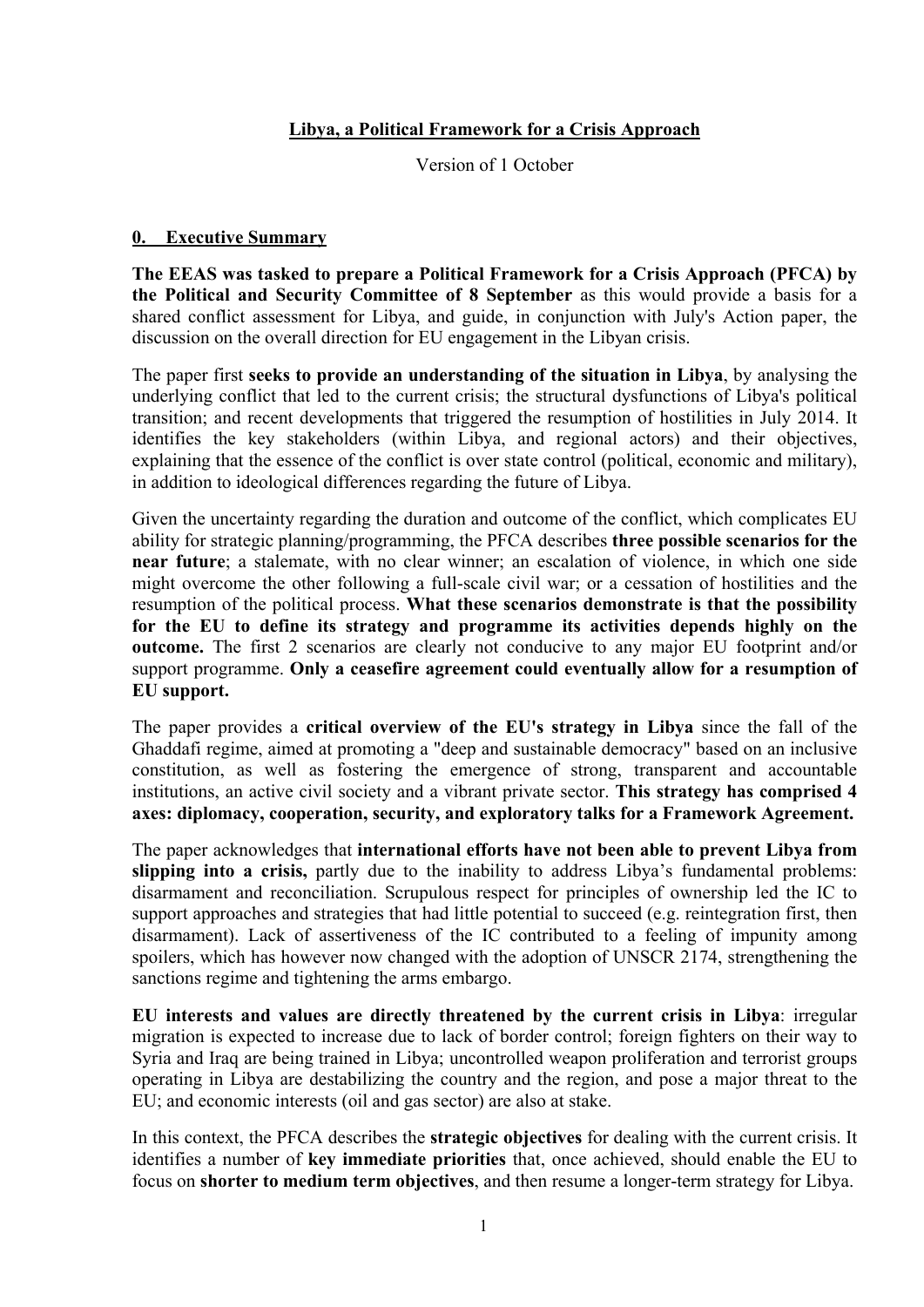The most immediate priority **is to assist the UN in its mediation efforts** aimed at preventing the cementing of parallel executive and legislative authorities, through an agreement on urgent issues: cessation of hostilities, the House of Representatives, and a government of national unity. This agreement would pave the way a much-needed national dialogue, that would deal with political power-sharing, security issues (control of strategic infrastructure, DDR), reconciliation and transitional justice.

#### **Recommendations from the PFCA** include:

- EU should **use leverage provided by UNSCR 2174** in order to influence behaviour and decisions of Libyan parties. This should include (the threat of) sanctions, for now without immediate listing of individuals.

- EU must assess how to best **contribute to UNSMIL mediation efforts**, through political and practical support.

- EU should explore possibility of expressing its readiness, in principle, to contribute, upon Libyan or UN request, to any agreed **Confidence Building Measures (such as securing strategic infrastructure) or international verification mechanism** agreed to by the parties. The paper notes however that lack of clarity regarding UN plans and how the situation on the ground will evolve makes decision-making in this regard extremely difficult. Joint  $EU - UN$ planning of ceasefire arrangements may contribute to early EU decision-making.

- The International Community must have a **clear position** in support of the legitimate institutions and democratic procedures, while reiterating the need for inclusivity on and towards all sides and engaging with the whole spectrum of actors, with a "carrot and stick" approach. It should be clear that those who are undermining the democratic process and political transition will face consequences on trade, political and diplomatic relations with the EU. The EU should clarify its position vis-a-vis Ansar Al Sharia and other extremist and terrorist elements in Libya, and underline the parties' obligations to protect civilians and respect international law.

- Clarity and coherence in **EU messaging towards regional actors** about the seriousness of the situation, including for the long-term security of all, and the need for them to act responsibly and allow a space for mediation efforts to take hold.

- A **medium-term strategy** cannot be provided at the moment as the conclusion of a ceasefire does not in itself create the conditions for a resumption of activities. Political and security conditions need to be assessed and interventions crafted to best adapt to the new situation and respond effectively to most pressing needs.

- The report suggests that **development activities** would, in the first instance focus on the protection and relief of the Libyan people and of migrants. Once conditions allow, EU intervention could be geared towards the stabilisation of the country by building of democratic, effective and accountable institutions. Support to the demobilisation, disarmament and rehabilitation of fighters will be a key priority. More than in the past, counter-terrorism assistance will be important.

- In order to mitigate the terrorist threat from Libya to the neighbouring countries and to address the threat from foreign fighters, **counter-terrorism capacity building projects** should be started in the neighbouring countries as a priority.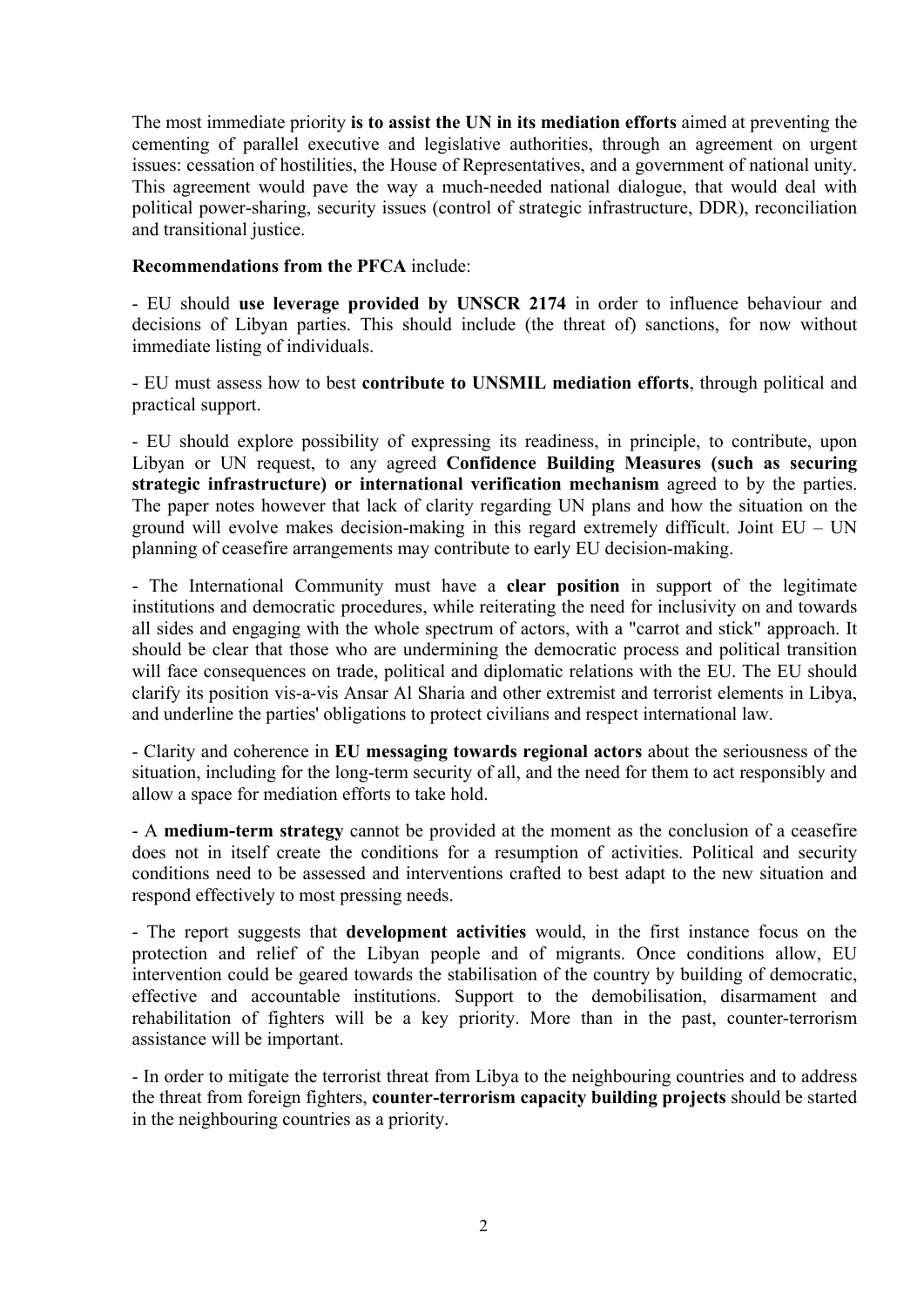### **I. Background[1](#page-3-0)**

The EU's long-term objective in Libya remains to assist Libya in its efforts to establish a democratic, stable and prosperous State. This has comprised promoting a "deep and sustainable democracy", based on an inclusive constitution as well as fostering the emergence of strong, transparent and accountable institutions, an active civil society and a vibrant private sector.

The country is currently experiencing a serious crisis that has a negative impact on the civilian population and represents a threat to regional security, to the European Union and to the realisation of the EU's long-term objectives.

While the time horizon for this analysis is one year, the objectives of the crisis approach look at both the short and medium-term, taking into account that a positive evolution of the political and security context and the achievement of certain pre-conditions at political/diplomatic level, could allow for more substantial EU engagement.

At this moment, there are substantial uncertainties, both as to the duration of the conflict and the result of the conflict, complicating an assessment of the needs, institutional and absorption capacity and prioritisation. Other key international actors struggle with similar limitations; the UN will present an options paper on the role and mandate of UNSMIL in October; and the US is also in a process of formulating its strategy to address the Libya crisis. This paper and its timeframe are therefore to be reviewed and adjusted as the crisis evolves.

### **II. Analysis and evaluation of the situation**

**.** 

### **a) Which conflicts determine the current crisis?**

The current Libya crisis is to a large extent the culmination of the underlying struggle over power (political, military, institutional, and economic) and competing visions of the future of post-revolution Libya. This struggle had paralyzed the General National Congress (GNC) and government, and steadily intensified following the adoption of the Political Isolation Law in May 2013, which basically denied everyone who worked under the Gaddafi regime at a senior level further public and political engagement.

The two opposing camps, generally, referred to as the "Islamist" camp and the "Nationalist" (or "Traditionalist") camp<sup>[2](#page-3-1)</sup>, broadly correspond to "Libya Dawn"<sup>[3](#page-3-2)</sup> and "Libya Dignity"<sup>[4](#page-3-3)</sup>,

<span id="page-3-0"></span><sup>1</sup> This paper benefitted from a crisis assessment workshop organised on 26 August by the GEO desks, in cooperation with colleagues from the Conflict Prevention Peace Building Mediation Instrument Division, bringing together experts from concerned EEAS, Commission and CTC services.

<span id="page-3-1"></span><sup>&</sup>lt;sup>2</sup> The reality is far more complex than suggested by this simple label to describe them. The group is certainly comprised in large parts of Misratan brigades but by no means wholly. Although there are Islamist elements, they fight alongside Misratan forces that in the main could not be described as Islamist, and some quite far from it. The term revolutionaries is also not accurate, for example the elements from Khoms and Zawiyah cannot easily be described as revolutionaries. Whilst this could easily be seen as a semantic argument it is symptomatic of the highly complex tribal, regional, and ideological relationships in Libya and highlights that we should remain careful of over-simplification.

<span id="page-3-3"></span><span id="page-3-2"></span><sup>&</sup>lt;sup>3</sup> Misrata and allied coastal cities, Islamist militias in Tripoli, Justice and Construction Party and other Islamist leaning political parties, Libya Shield brigades and some brigades in Benghazi, GNC.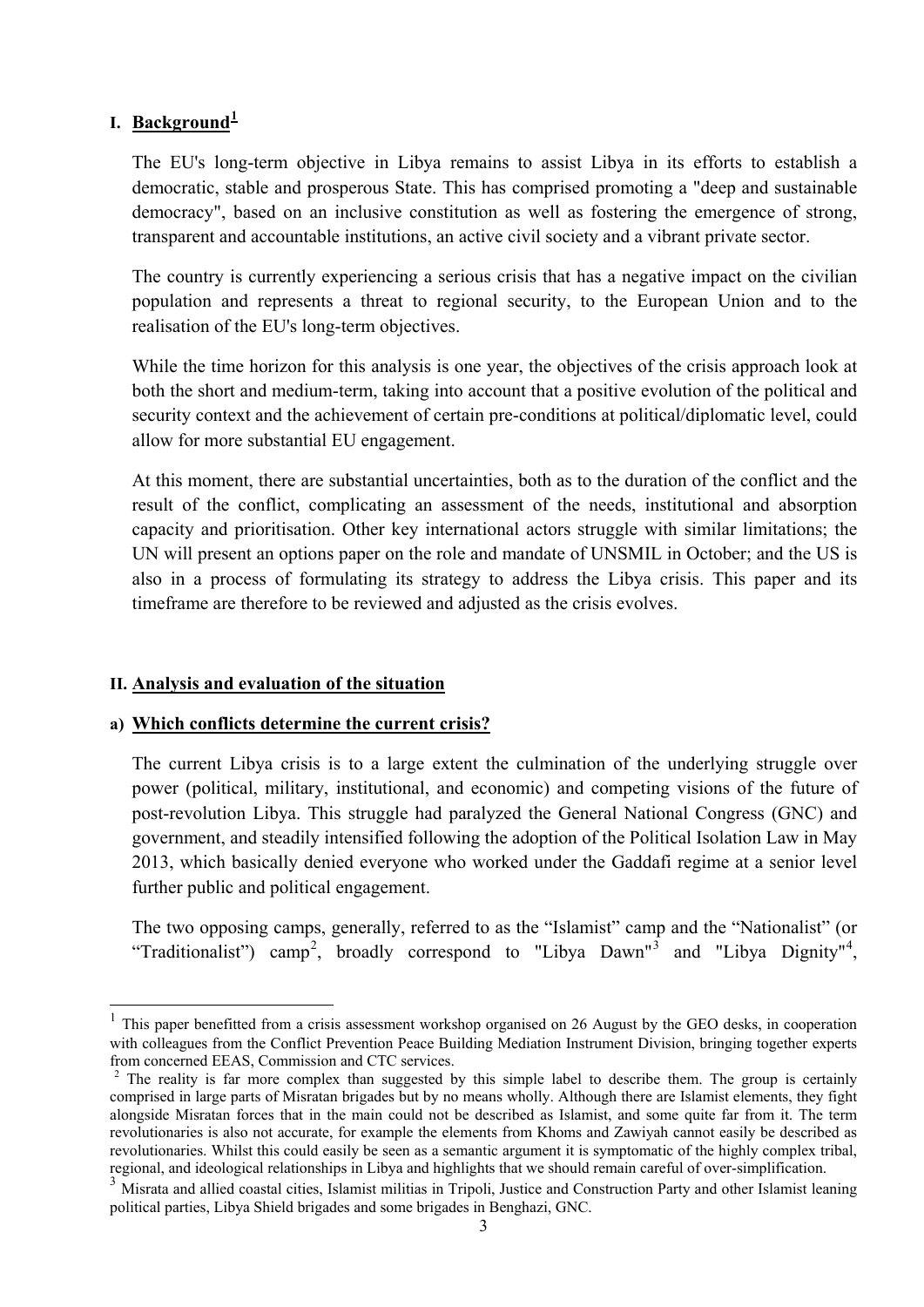respectively. Libya Dawn argue that they are protecting the revolution from a pro-Qaddafi loyalists' counter-revolution and are firmly against foreign intervention<sup>[5](#page-4-0)</sup>. Libya Dignity states that they are the safeguard of a secular, modern democratic State against an extremist Islamist take-over, thus arguing that Europe and the International Community should be supporting them and thus they favour some form of foreign intervention.

Nonetheless, the situation in Libya is *multi-dimensional and multi-layered* with a large number of players involved in *continuously changing alliances*. In addition to the more ideological bipolar conflict, there are also multi-polar power elements, some with clear objectives and interests of a more static and predictable nature (Ansar Al Sharia, Federalists) and others of a more opportunistic and transactional type (tribes, cities, minority components, militias).

The lack of supremacy of one party over the others and the related lack of consolidation of parties into strong alliances were for a long time considered to have prevented the outbreak of an open violent conflict. This has changed due to a number of developments, including:

• Decreasing support for the so-called "Islamist" camp in successive elections, prompting an attempt by this camp to disrupt the democratic process that was considered undermining their agenda and political, economic and social power and control.

• The Sisi Government's crackdown on the Muslim Brotherhood in Egypt and the Gulf monarchies alliance against the MB across the region, fuelling increased external / regional support for each camp.

• Past episodes of the use of violence, which have fuelled the conviction among several stakeholders that there is more to gain from force than from political processes.

• Hafter's Libya Dignity operation in Benghazi and his anti-Islamist rhetoric without distinguishing between terrorists, extremists and moderate Islamists, thus leading them to close ranks and unite.

### **b) Context of conflict and structural factors**

**.** 

*Lack of state institutions and political authority.* The almost non-existent civil administration prevented consistent policy-making and implementation in almost all sectors, and severely limited the absorption of foreign support. Strong resistance to foreign assistance prevented early provision of much needed support. In combination with no effective empowered government, or national authority or security institutions, this created an environment in which interest groups feel they can operate without sanction.

Ansar Al Sharia does not belong to the Libya Dawn camp, although they should be expected to support them if they were forced to choose sides.

<sup>&</sup>lt;sup>4</sup> Zintan, General Hafter and his National Army, tribes in the East and the South<sup>4</sup>, Warshafana, Qaqaa and Sawaeq Brigades in Tripoli, National Forces Alliance of Jibril, Interim Government of Al Thinni, and most members of the new House of Representatives.

<span id="page-4-0"></span><sup>5</sup> They are against foreign military intervention but welcome international support (capacity building, etc.) and long for foreign recognition.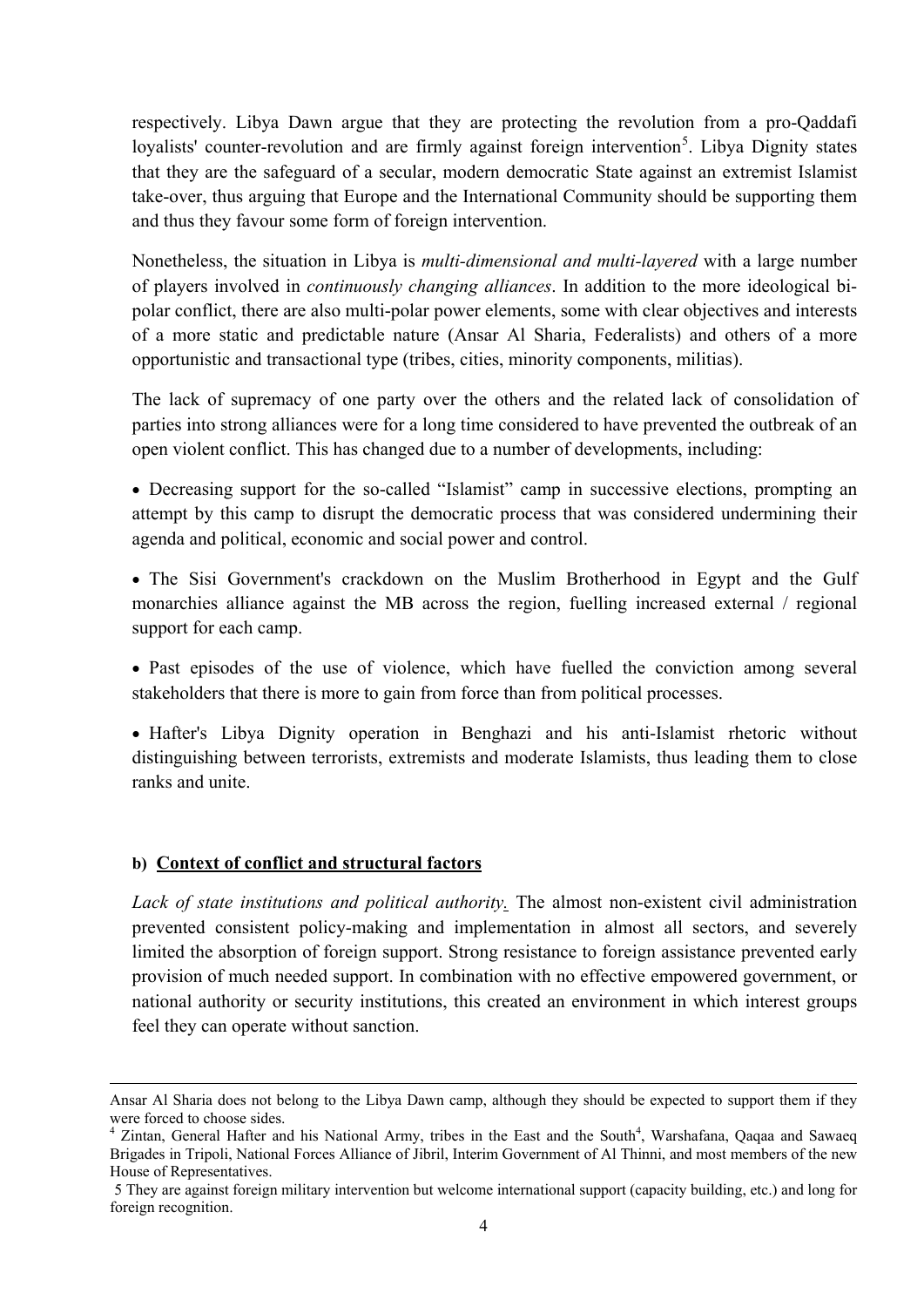*Problem of political and legal legitimacy.* The political legitimacy each side attributes to the political institutions and authorities varies according to their perception on whether their interests are served, regardless of the democratic legitimacy or legal status of the institution or authority in case.

*Lack of democratic culture and practices* due to 42 years of dictatorship, coupled with the erosion of traditional conflict prevention and resolution mechanisms (tribal leaders and elders) and dramatic changes in the social fabric, as well as little acceptance/recognition of any authority with which there is no direction connection or identification.

*Failure to deal with the past (no reconciliation process) and lack of a national vision for Libya.* Increasingly, an important part of the population fears there is no space for them in the new Libya.

### *Strong regional dimension (see role of regional actors below).*

Lack of effective international determination to dissuade spoilers from undermining the *transitional process.* Robust international engagement in Libya came to an end with the termination of the NATO campaign. On the demand of the Libyan transitional authorities sound principles like "no boots on the ground", and "national ownership" guided the IC's role and attitude in Libya. The lack of an assertive international reaction to the gradual deterioration throughout the last two years has contributed to a feeling of impunity amongst spoilers. The adoption of UNSCR 2174 strengthening the sanctions regime and the arms embargo represents a significant step change.

### **c) Description of the conflict.**

*The essence of the conflict is control over power (political, institutional, economical as well as military supremacy) with ideological differences regarding the future development of the Libyan state. Both sides have a zero sum gain vision and a tendency for exclusionist positions and policies.* Willingness to compromise on each side varies in time, depending on whether they are in a stronger or weaker position.

### *Key stakeholders… and their objectives*

# *"Misrata" vs "Zintan"(or Libya Dawn vs Libya Dignity):*

Since the Gharghour massacre of November 2013, the Misratans (and the MB) have been on the retreat. Misrata, a key economic and military power base, saw the opportunity to also gain political control over the capital, and weaken Zintan by depriving them of key assets in Tripoli.

The Misrata-Islamists-Muslim Brotherhood alliance is based on common interest and personal connections (e.g. many Misratans have family members in Benghazi). Misrata is more conservative and Islamist (although not extremist), but, moreover, they share a common interest in weakening a common foe: Misratan main political, military and economic competitors are also the ideological enemies of the Islamists, and perceived by both as being close to elements of the former regime. Misratans may break away from the extremists if the economic and political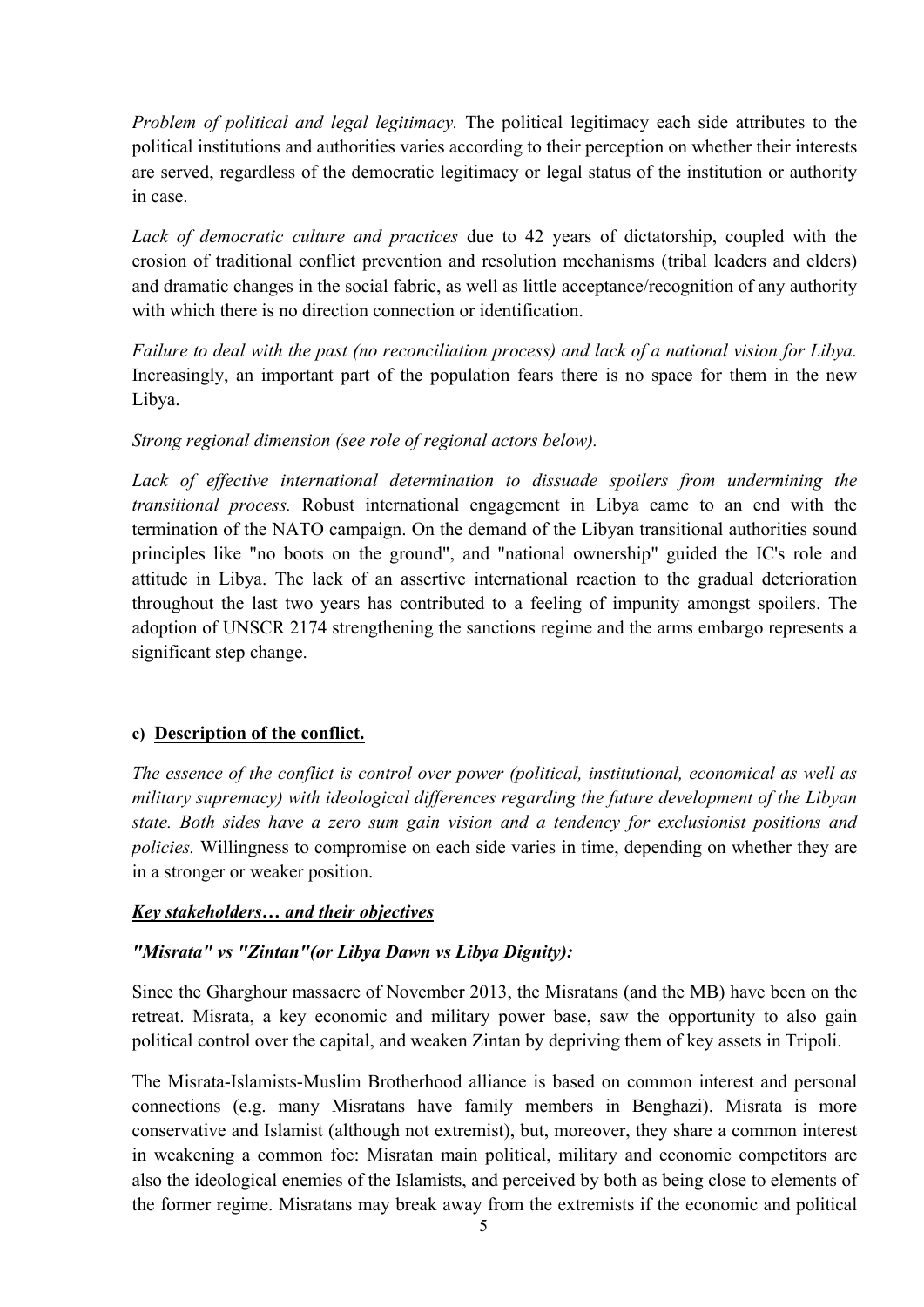price of this alliance becomes too costly or jeopardises their interests (such as international recognition).

There is no overriding ideological tie between many of the elements under the "Islamists" or "Misrata" label, and thus it may struggle to remain cohesive (specially the Libya Dawn camp). How this will translate into political ambitions is unclear: whereas the moderates attach great importance to international recognition and may therefore be willing to compromise, it is not clear if the more extreme elements will want to give in so easily. It will be difficult for all Misratan negotiators to accept the outcome of the elections, and therefore the HoR, as Misrata is strongly underrepresented.

The Zintani position is based around political survival, protecting their power bases and assets, as well as their vision of the revolution and the future of Libyan society. This includes recognition of the legitimacy of the HoR, withdrawal of militias from Tripoli, the position of those affected by the Isolation Law, and investigation and prosecution of human rights violations in Tripoli. Zintan would perhaps be more open to negotiations, foreign mediation and international presence or monitoring mechanism.

Both Libya Dawn and Libya Dignity defend their commitment to democratic principles and the political process. After having taken control over Tripoli, Libya Dawn resurrected the old GNC with the justification that the lack of hand-over to the HoR and the decision to be located in Tobruk was not constitutional. The new – GNC backed – Government in Tripoli has allegedly taken control over ministries and state institutions, in an attempt to translate a military victory into political superiority and control over state assets (possibly including Central Bank and National Oil Corporation). Both sides are eager to gain (international) democratic recognition.

Regarding alignments by minority components, in September there were reports about Tebu troops from Kufra fighting alongside General Hafter. The official position of the Tebu is that they remain neutral and that Tebu fighters in Benghazi are from the official military, not from the tribal militia. The Twaregh are divided and also trying to remain neutral, despite recent and unsuccessful efforts of Libya Dawn to gain their support to expel Zintanis from oil installations in the South. The polarisation in Libya is pushing tribes and ethnic minorities to choose sides, raising the possibility of a widespread conflict.

# *Regional actors:*

The regional struggle for influence in Libya has raged since the 2011 uprising, during which Qatar backed several Islamist factions and the UAE supported more tribal-oriented and regional militias, particularly those from Zintan. The competition took on greater momentum after last's year overthrow of Egyptian President Morsi and the fierce crackdown on the Muslim Brotherhood that followed, which emboldened Libya's anti-Islamist militia leaders, politicians, and activists, who have made no secret of their wish to see a similar scenario unfold at home.

In August, Egypt and the UAE allegedly conducted limited airstrikes in Tripoli against Islamistallied militias. This may not have been the first time military force has been applied: The *New York Times* also quoted U.S. officials saying a Special Forces unit operating out of Egypt, but likely primarily comprised of Emiratis, had recently destroyed a militant camp in eastern Libya.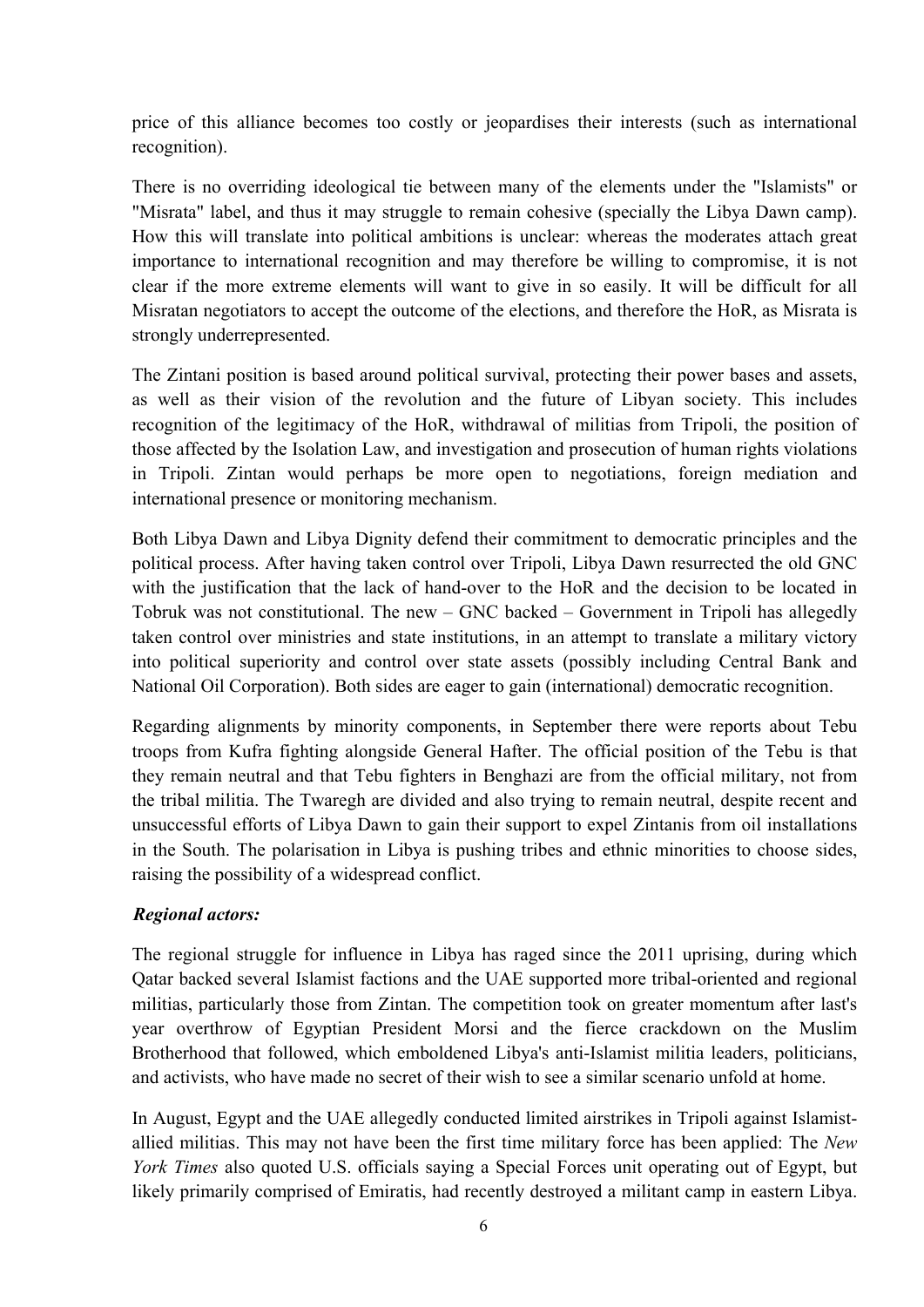In September a cargo plane allegedly carrying weapon supplies for Libya Dawn was intercepted en route from Sudan in Southern Libya, Later two military planes, allegedly from Qatar, landed at Metiga airport with weapons for Libya Dawn.

With the Islamic State crisis in Syria and Iraq and the creation of the coalition of the willing, the interrelations between key players will only become more complex. Egypt would have insisted with the US that international coordination on terrorism should be a comprehensive approach, not linked to a certain organisation, but including all terrorist hotbeds across the Middle East and Africa (clearly referring to the Muslim Brotherhood).

In the Madrid Conference and UNGA meetings Algeria took a constructive role, emphasising the need for an inclusive dialogue, including with Libya Dawn supporters. This in sharp contrast with Egypt and UAE, which categorically refer to the Misrata Camp as *terrorists*.

# **d) How could the situation develop in the near future: Scenarios**

# *Scenario 1: Current situation continues; resulting in an effective stalemate, with no clear winner.*

The political and institutional stalemate with 2 Parliaments, 2 Governments/PMs, 2 Chiefs of Staff continues. Libya Dawn's control would remain limited to the 200 km coastline from Misrata to Tripoli; the GNC and Al Hassi's government are not recognised internationally and are not able to exercise control over the Central Bank or the National Oil Corporation. The HoR and Al Thinni's new government has no power to implement any of its decisions. Regional supporters refrain from decisive interference to either camp.

Under this scenario the polarisation process would most likely continue, possibly further drawing in the South (so far relatively unaffected by the crisis).

This is most likely not a sustainable situation, as it would not serve the interest of either one of the parties: "Misrata" will be under constant threat of attack as their claim on Tripoli will be disputed; "Zintan" will seek retribution for the crimes committed against their people and, they will want a parliament reflecting the June elections. While this scenario could last for a year, it will likely develop along the lines of the second or the third scenario.

# *Scenario 2: Escalation of violence*

Within this scenario many different outcomes can be imagined. Three outcomes are described *for illustration*.

# *Libya Dawn success*

In this possible outcome, Misratans gain the upper hand, due to success of Libya Dawn campaign and/or failure of government in Tobruk.

Libya Dawn campaign succeeds thanks to its greater numbers, cohesion, resources, and ability to ally with smaller tribes. The HoR appointed government is weak and fails to regain control of state administrative function. The government also fails to consolidate its control of the Central Bank and the National Oil Corporation, which come under the control of Libya Dawn. This will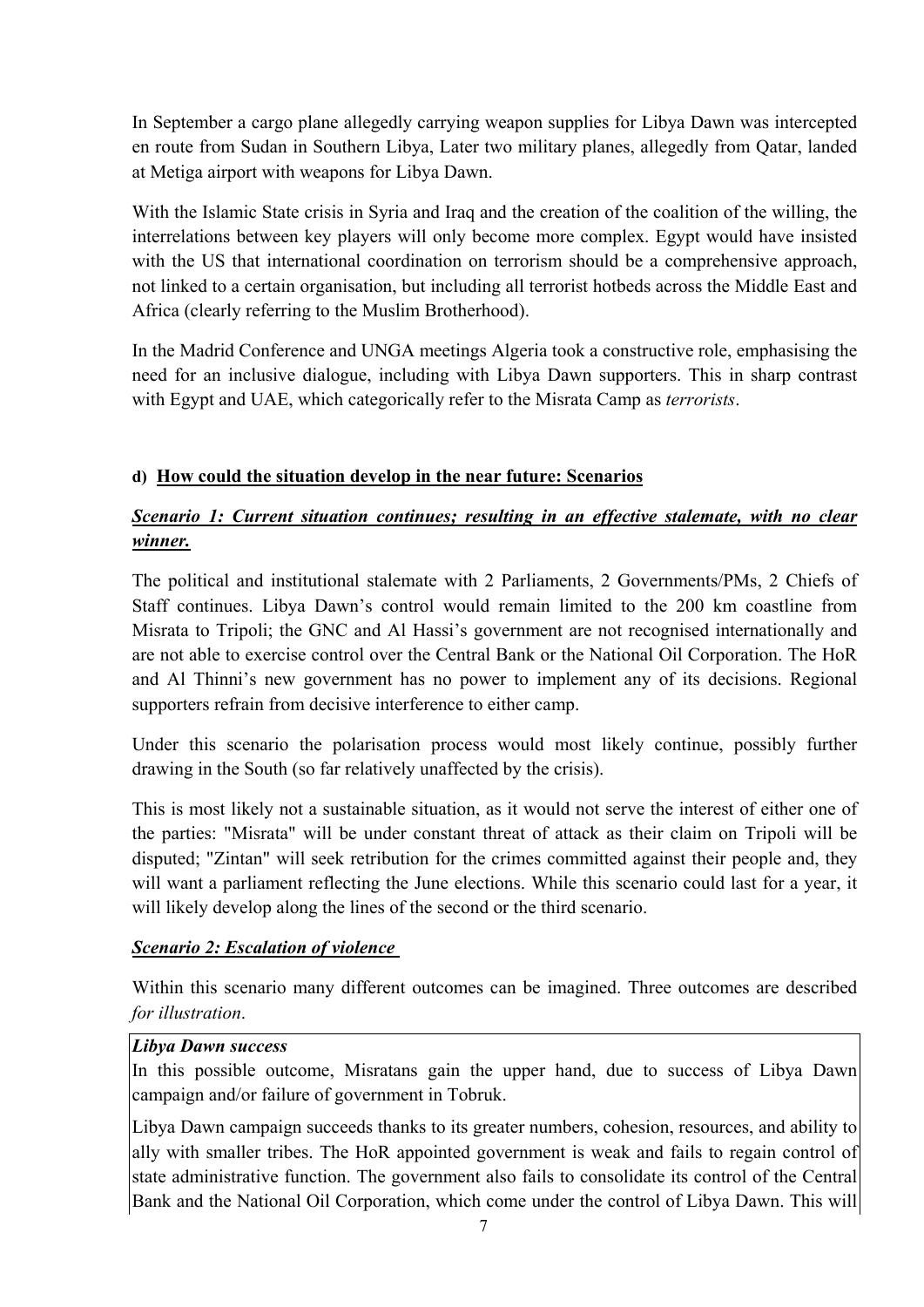allow Libya Dawn to establish a more effective parallel government and extend its territorial control.

This outcome could lead to popular resistance, since the MB does not have strong public support. More tribes and cities would mobilise themselves out of fear for repression (along lines of Political Isolation Law). It would also increase the probability of regional intervention, and/or the support for government forces from the UN Security Council (through funding, training and sanctions). This outcome will result in continued but intermittent fighting.

# *HoR consolidates its position.*

The government in Tobruk consolidates its position, thanks to major external support and the control of State revenues. Misratans in Tripoli are effectively deprived of oil revenues. Hafter's forces, with foreign support (arms and ammunition, and strategic and operational guidance) contain Ansar Al Sharia and allied forces in Benghazi and Derna, The government uses revenues to build its support base among the Amazigh, Gaddafa, Tebu, Zuwayia, and other Arab tribes between Ajdabiya, Jalu, Kufra, and Sirte.

This outcome would also not lead to a sustainable situation. Buying support has been the strategy over the last three years, but as this does not address the root causes of the crisis, it will likely result in yet more demands for financial reward in return for cooperation. Moreover, Libya Dawn's control over Tripoli will remain a source of (armed) conflict.

### *Civil war*

In the most extreme case of escalated violence either the Libya Dawn camp decides to eliminate its adversaries (also as a means to keep their coalition together), or the Libya Dignity camp, with support from regional actors, retaliates in an attempt to reclaim Tripoli.

As the country is already so polarised, it is likely that such a confrontation would draw in many other factions and tribes. The involvement of countries in the region could contribute to further escalation, as they might be unwilling to tolerate the defeat of their protégés.

# *Scenario 3: A ceasefire agreement, leading to a political dialogue*

UN-led mediation results in a (series of) ceasefire agreement(s), ultimately creating space for a political dialogue resulting in a comprehensive peace agreement. The (threat of) UN sanctions, political pressure from world leaders and popular demonstrations in favour of a peaceful solution will ultimately convince both camps to accept an agreement.

A ceasefire agreement will not be easy to negotiate and to maintain. Increasingly the rhetoric has become more polarising – the labelling of all Libya Dawn militias as terrorists by the HoR is a clear demonstration. PM Al Thinni's refusal to negotiate with these *terrorists* is a serious impediment to any mediation process.

With these hardened positions in a winner-takes-all environment, a sustained de-escalation of the conflict looks unlikely. Even if a ceasefire is signed, there are no state-controlled forces powerful enough to enforce it. The gathering of allies by both sides also increases the risk of fighting spreading beyond Tripoli to other areas where opposing forces are present.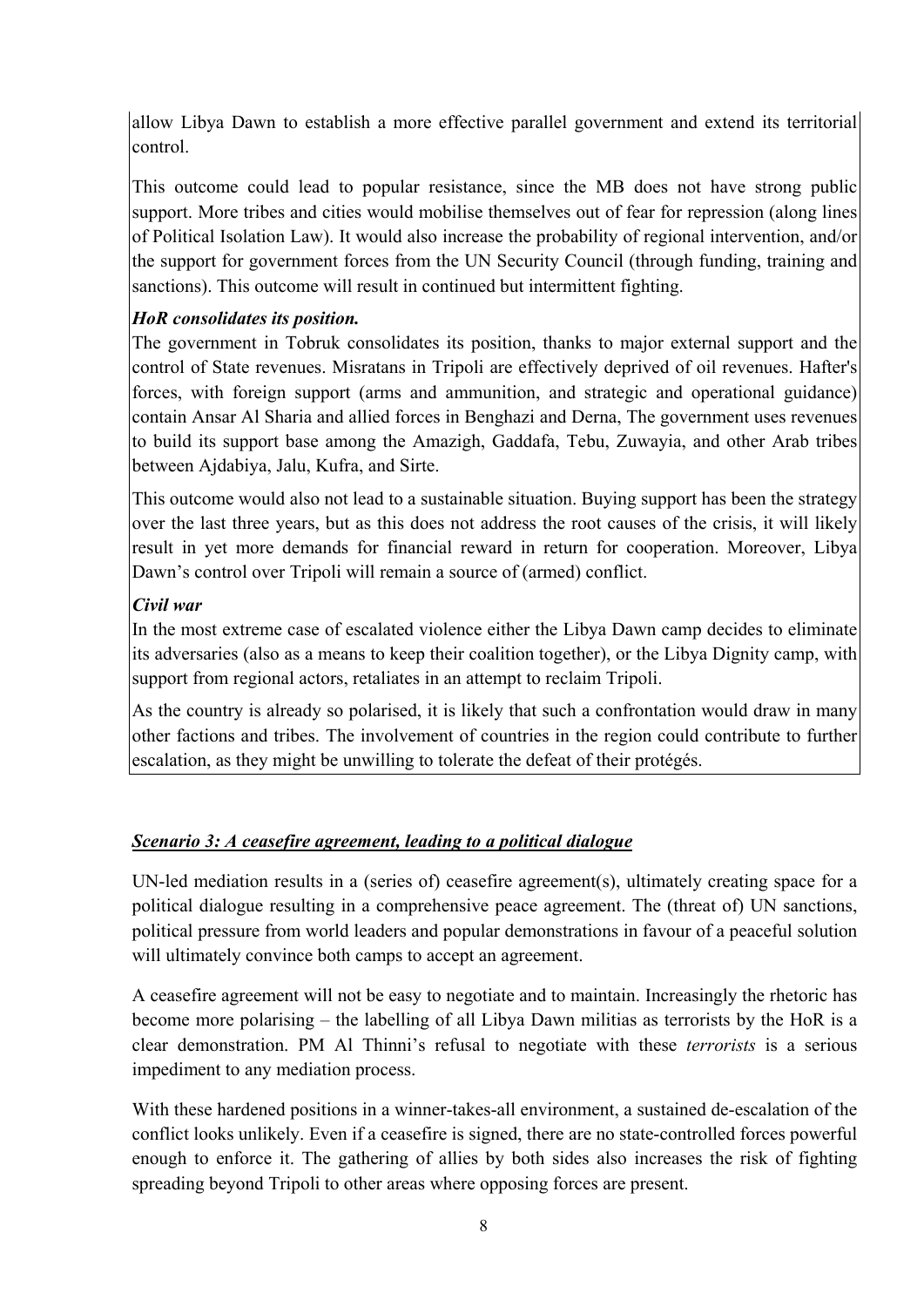Islamists cannot count on broad popular support and are unlikely to win elections (in a transparent way) and therefore have an incentive to achieve their aims by force. Tendencies towards majoritarian politics and poor understanding of pluralistic practices curb prospects for settlement.

Any ceasefire agreement will therefore require strong international support, including monitoring arrangements and clear arrangements on the control of strategic infrastructure.

Under scenario 1 there may, for a while, be a semblance of some government control as both sides have armed forces. Tripoli may appear peaceful and social life will return. Under scenario 2 controls will disappear, radicalisation will increase, the humanitarian situation risks deteriorating significantly, and Libya may turn into a safe haven for jihadists and international terrorists. In both scenarios migration to Europe will go unhindered and dialogue with Libyan authorities will be impossible. Libyan weapons will continue to find their way to the wider region as there is no army, police or border guard to stop this.

What these scenarios demonstrate is that the possibility for the EU to define its strategy and programme its activities depends highly on the outcome. The first 2 scenarios are clearly not conducive to any major EU footprint and/or support programme. Only a ceasefire agreement could eventually allow for a resumption of EU support.

### **III. Security situation**

The security situation in Libya has deteriorated significantly since the launching of Operation Dignity and Operation Dawn (See **Annex C** for detailed description).

This has obviously had an impact on EU presence and programmes in the country:

In July 2014, almost all international organisations, including the EU, moved their international staff out of Libya. Only Italy, Malta and Hungary have retained a small presence in Tripoli. Cooperation programmes are still being implemented though at a very low level, in most cases only through local implementing partners.

At the time of writing, only Mitiga International and Misrata airports are open and operational, but the use of these facilities is not recommended because of unreliable security and scheduling. Kidnapping attempts of foreign personnel for ransom by criminal organisations or by radical elements for political reasons are also likely to occur and EU representatives are among the likely targets.

# **IV. Humanitarian and Human Rights Situation**

Humanitarian and Human Rights concerns with regard to Libya are detailed in **Annex D**.

### **V. Economic situation**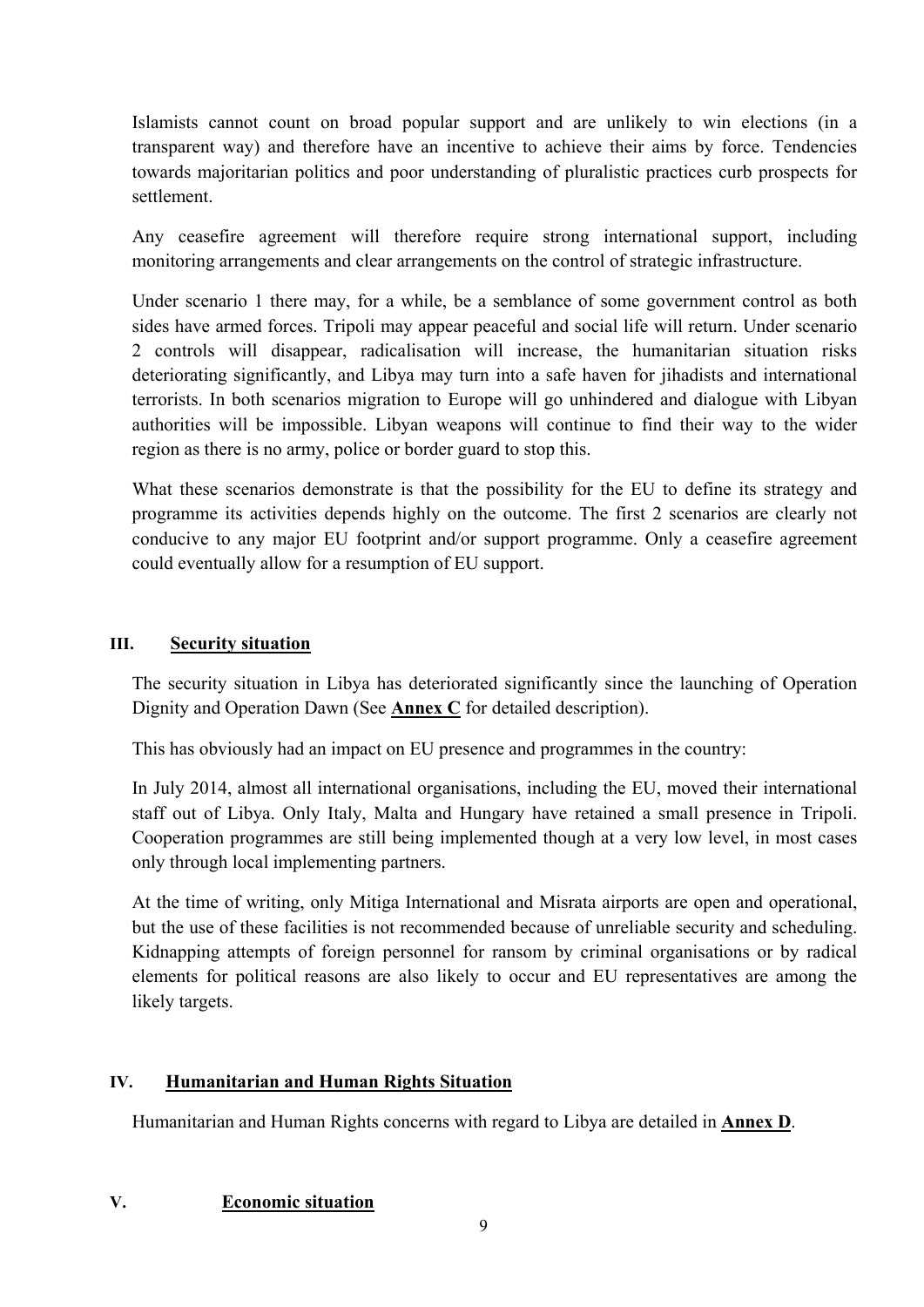The economic situation, with special reference to the oil sector, is described in **Annex E.**

### **VI. Current EU strategy**

#### •**Diplomacy**

The EU's strategy since the fall of the Gaddafi regime - and until the recent resumption of hostilities - has been geared towards assisting Libya in its efforts to establish a democratic, stable and prosperous State. This involved promoting a "deep and sustainable democracy", based on an inclusive constitution as well as fostering the emergence of strong, transparent and accountable institutions, an active civil society and a vibrant private sector.

The EU issues numerous statements, consistently calling for a peaceful solution, condemning the use of violence and foreign intervention.

The experience with the new Libyan authorities demonstrated a lack of absorption capacity, including for political messaging, and a difficulty in finding interlocutors. The EU spearheaded coordination with the MS, initially through regular head quarter meetings to ensure a coordinated approach. MS Heads of Missions regularly formulated joint messages, ensuring that the EU would speak with one voice.

The ambassadors of the countries that offered training of General Purpose Forces to PM Zeidan in 2012 met regularly, initially to coordinate their efforts, later to discuss the overall political and security situation. As "P3 + 4" group (US, UK,  $FR + IT$ , DE, EU, UN) they took a leading role within the international community, with bi-monthly video conferences at HQ level.

International (ministerial) meetings were organised (Paris, London, Rome) with the Libyan authorities to discuss government policy and international support to the security sector. The Rome meeting of 2013 was a huge display of international support to Libya, with 20 full ministers, including Kerry and Lavrov.

When UN mediation efforts stalled, concerns about Libya's political and security situation increased. Several countries and institutions (including the EU, LAS and AU) appointed special envoys to assist UN's mediation efforts.

The above diplomatic efforts have not been able to avoid Libya slipping into crisis. While external pressure is seldom able to correct such strong endogenous forces, the efforts particularly failed in addressing Libya's real problems: disarmament and reconciliation. Out of respect for the new Libyan leaders and in line with the principles of ownership, the international community accepted to support approaches and strategies that had little potential to succeed (e.g. reintegration first, then disarmament). Strong commercial interests may have contributed to a less joined-up position and a jockeying for position in the first 2 years after the revolution. The IC also preferred to respect the role of the government as its only interlocutor - despite its weakness - to not weaken it even further by engaging with local authorities and their militias (Misrata, Zintan). The case of Seif al Islam being a good illustration – IC kept addressing Tripoli while the government was powerless to influence the decision from Zintan (still to date).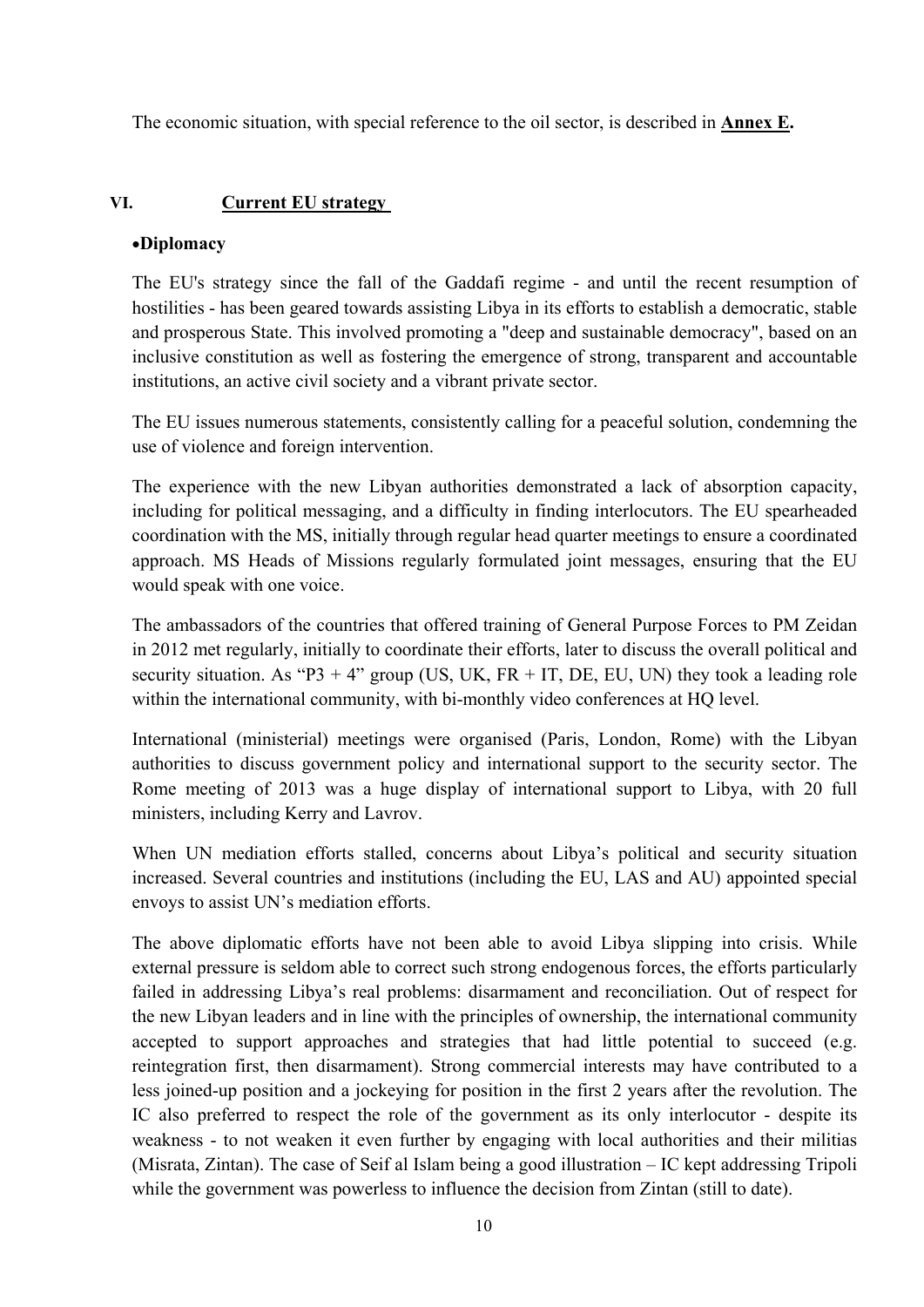Following the temporary relocation of staff from Tripoli, diplomatic engagement intensified in terms of supporting UN's mediation efforts. The envoys contributing to the mediation process provide each other with frequent updates and P3+4 coordination still takes place. Regular engagements with government authorities were however strongly reduced. There is still active coordination with those partners who relocated to Tunis as well as with Libyans based in Tunis.

Recent meetings in Madrid and in the margins of UNGA have allowed regional stakeholders to meet at the highest level and discuss their suggestions for a way forward.

### •**Framework Agreement**

An important element in EU's strategy was to re-launch negotiations for a comprehensive bilateral Association Agreement. The objective was to seek an agreement with Libya (drawing on the Association Agreements concluded with neighbouring countries) in order to formalise and normalise our relations in a mutually beneficial legal framework. Such a FA would cover all aspects of cooperation with Libya to become the main tool of support to the political, economic and social reform process in the country. Several missions took place to explain objective, experience in other countries and the approach. The last initiative was an exchange visit to Brussels of Libyan focal points covering all potential cooperation areas.

### •**Security**

The lack of regional border security and attendant risks from illegal migration, arms, drugs, health and other forms of illicit smuggling and human trafficking in Libya are all serious threats to the internal security of EU countries and could become a source of destabilisation in the southern neighbourhood, in particular the Sahel/Maghreb region.

The European Union Integrated Border Management Assistance Mission in Libya (EUBAM Libya) was established to provide a border security capacity to the Libyan authorities through the delivery of expertise, training and advice. The civilian CSDP Mission was established on 22 May 2013 with a two-year non-executive mandate.

The Mission's objectives are to support the Libyan authorities to develop capacity for enhancing the security of Libya's land, sea and air borders in the short term and to develop a broader IBM strategy in the longer term. Subsequent to the Strategic Review conducted in spring 2014, the Member States had recommended that the Mission focuses on the operational level which is most likely to produce tangible results, e.g. capacity delivery at a land border crossing point, civilian port or airport. The tempo of EUBAM Libya's operations has effectively been put on hold since the events of July 2014 following the mission's emergency relocation to Tunisia. At the time of writing, Member States have already indicated their intent to reduce the size of the Mission from October 2014 to that of an essential core team, based in Tunis, and which will have very limited operational capacity.

EUBAM's current mandate expires on 22 May 2015 and a final decision on the mission's future, including a mandate extension or other options is intended to be taken based on the findings of a a subsequent interim strategic review , being commissioned in response to the deteriorating situation in Libya, and which will report before the end of 2014.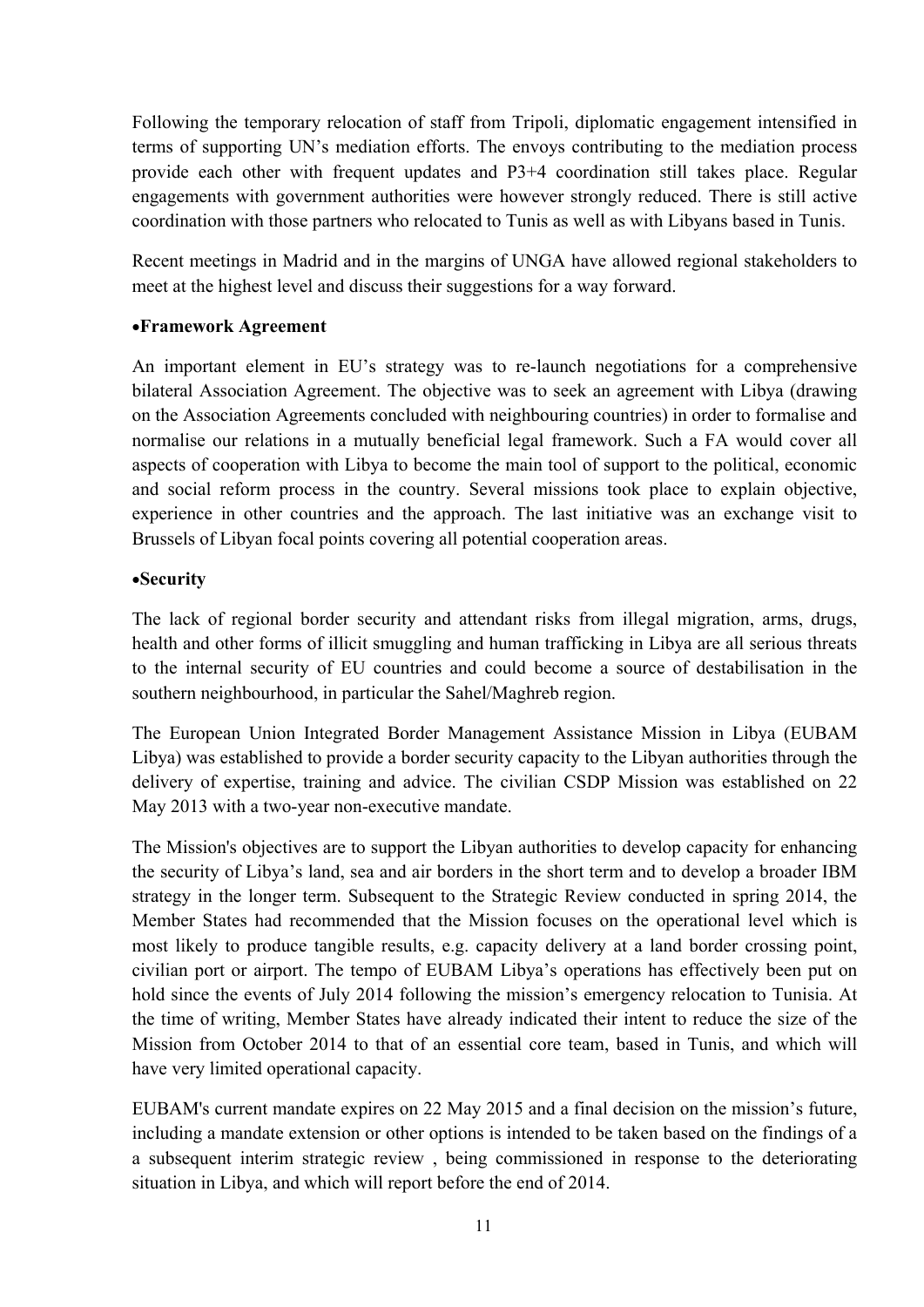### • **Cooperation**

With a view to support Libya's democratic transition process, the EU made available a variety of instruments. Over time the programme developed as follows:

In February 2011 the first response was provided via ECHO through delivery of humanitarian assistance and undertaking emergency demining and protection activities. Also in 2011 initial support to civil society actions was provided using IfS and ENPI. A  $E10$  million allocation funded under the ENPI was committed to address the most urgent needs caused by the armed conflict: Education, including to children affected by the conflict and those internally displaced; Public Administration; to support Libyan institutions (GNC, government institutions); and Civil society through setting-up 4 resource centres (Benghazi, Tripoli, Misrata and Sabha) and capacity building and small grants to Libyan NGO's. Furthermore, support to Libyan civil society especially in the field of Human Rights and migration was provided.

Security became a key pillar of EU engagement. EU support included strategic advice as well as more operational assistance. In support of CMPD planning for a future CSDP mission, IfS facilitated the Integrated Border Management needs assessment mission in March 2012 while also funding a substantial EUR 13.4 million stability package in August 2012, building inter alia the capacity of the Ministry of Interior on crime investigation and threat assessment and the capacity of state and non-state actors for clearance of mines and UXOs. Risk education on Small Arms and Light Weapons to vulnerable groups contributed to reduction of armed violence while capacity building and delivery of equipment for border management contributed to establishing more secure borders in close coordination with EUBAM. Assistance to resolution of local, regional and national conflicts was provided through targeted support to mediation initiatives.

This package also aimed to complement a planned CFSP project (start in January 2013) addressing illicit proliferation of conventional weapons and ammunition via stockpile management (PSSM).

Also in 2012,  $\epsilon$  25 million of ENPI funds were allocated for Technical Vocational Education and Training (€6.5 million); "Libya Health Systems Strengthening" (€8.5 million), and "Security and Justice support programme" ( $€10$  million).

ENPI funding furthermore included reintegration training into the police forces as well as the development of the concept of a National Security Strategy.

EU assisted Libya in its efforts to manage migration flows across the country. Between 2011 and 2014 EUR 42.7 million has been committed for activities covering assistance to people in need of international protection/stranded migrants, countering illegal/irregular migration and Human Rights based Migration management.

# *Status of cooperation activities following the resumption of hostilities:*

Against the background of the resumption of hostilities in Libya, DEVCO and FPI undertook a review of the EU cooperation portfolio in order to assess the consequences of the ongoing conflict on the implementation of projects and programmes' activities and to identify those that could most efficiently contribute to the Libyan people's relief. The assessment showed that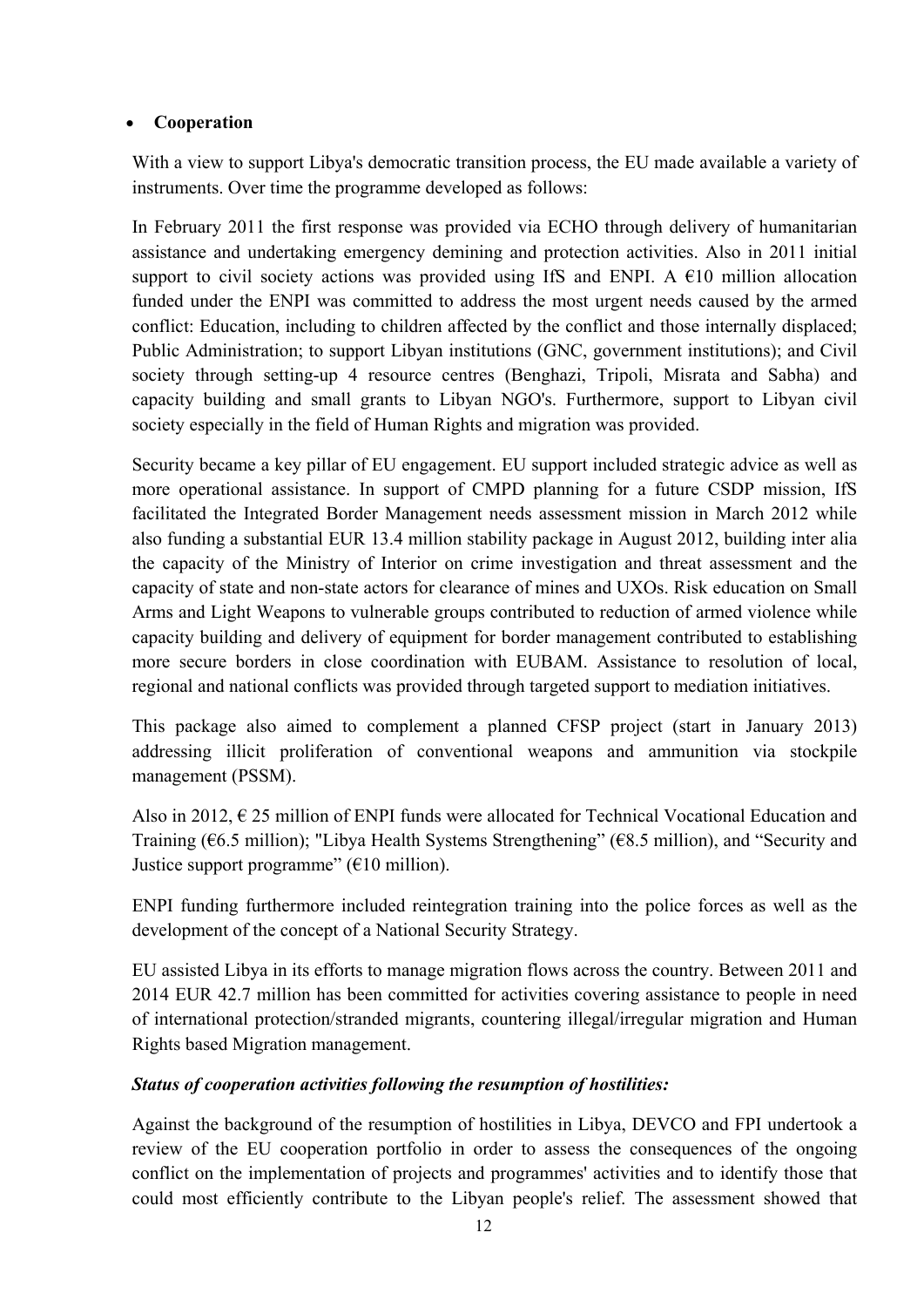almost all international project experts had left the country and while local staff is often still in place in most cases neither the security conditions nor the political context are conducive to project implementation.

Projects with government bodies as institutional partners (such as Ministries of Planning, Health, Interior and Justice, the TVET Board and Ministry of Labour) are paralysed. Not only because of the closure of projects' offices, but because government itself as a policy and coordination structure has virtually disappeared. An additional complicating factor is the difficulty of knowing if civil servants are working with the legitimate government or with the self-established government in Tripoli. Hence, a very cautious approach is needed. For some projects, staff of Libyan nationality (still residing in the country) is facing considerable difficulties carrying out their activities due to fuel shortages, security risks, etc.

In consideration of the circumstances a number of projects - whose objectives are no longer relevant and/or the implementation of their activities in a context of hostilities is not possible – will be suspended.

For the EU to respond as effectively as possible to the most pressing needs of the Libyan people, some of the implementing partners have been asked to submit a revised project implementation plan which would indicate what activities can still realistically be undertaken. The revision of project implementation plans appears particularly important for those projects focusing on assistance to migrants and vulnerable people. EU support will be refocused to provide emergency care and support for migrants, refugees, asylum seekers and displaced people not only in Libya but also in neighbouring countries.

A decision is yet to be made regarding programmes working mainly with Government counterparts. Considering that the situation may still evolve in the coming period, the opportunity cost of suspending these projects would need to be carefully considered.

In light of the difficult security context and the lack of clear prospects, the EU is planning to pursue with a partial adoption of the ENI Annual Action Programme 2014 for Libya (Governance program) and to postpone some activities to the ENI Annual Action Programme 2015 (Health program).

### *Impact of EU and international support to Libya*

The mandate of UNSMIL includes the responsibility of overall co-ordination of the international assistance to Libya. However, rather moderate progress was made due to the limited capacity of UNSMIL, as well as the lack of interest and experience of Libyan authorities.

The overall impact of international support to Libya has been limited; partly due to ineffective coordination leading to overlap or even contradicting support, but also due to extremely low absorption capacity as a result of the lack of state institutions and a fundamental disagreement on underlying political principles (e.g. whether or not to build a new police force on the basis of the existing force).

EU's cooperation experience with Libya suggests that programmes in areas sensitive to political conflict are more difficult to implement. This is for example the case for programmes focusing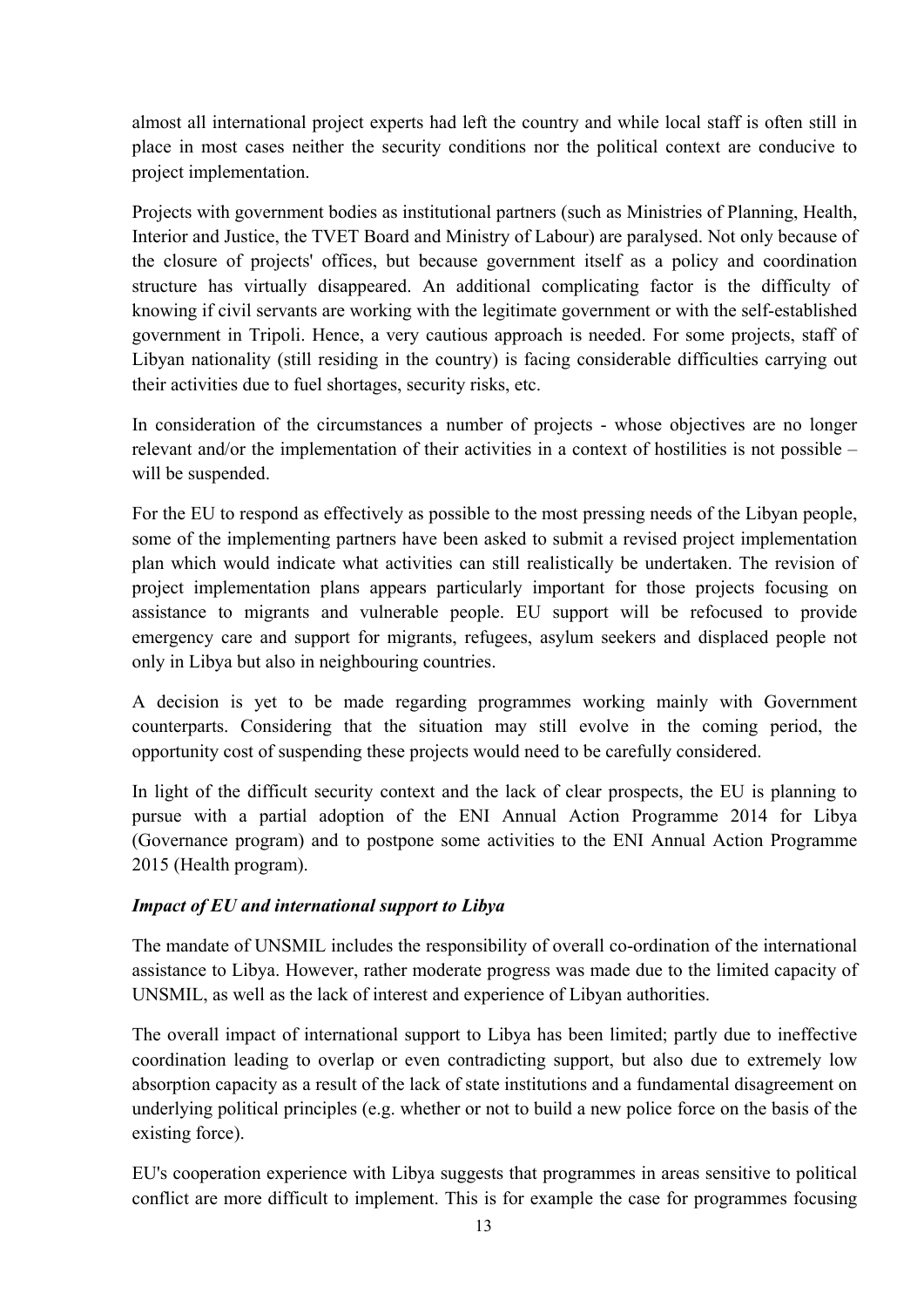on security, migration, protection of vulnerable groups and to some extent public administration capacity building. Programmes related to economic recovery, health and civil society proved less prone to political manipulations but also suffered from often changing Libyan authorities' interlocutors and poor administrative capacity.

EU's intentions to build a strong and vibrant civil society were starting to bear fruits but were derailed by the political developments.

#### **VII. Impact of the crisis on EU current interests, values and objectives in the region.**

**Migration**. By the end of August 2014, more than 100.000 migrants crossed the Mediterranean. According to IOM 2.900 of them perished in often totally unsuitable boats, in the hands of human traffickers.

While the Libyan authorities had decided in April 2014 to establish a migration committee which could serve as the interlocutor for policy dialogue with the international community, all possibilities for a dialogue disappeared with the outbreak of the violence in June. As there is no control over Libya's borders) nor a functioning police force, it should be assumed that migration flows will only increase.

**Foreign fighters**. There are indications that foreign fighters before going to Syria/Iraq receive training in Libya. Libyans also travel to Syria/Iraq to fight. A possible pushback against ISIS in Syria and Iraq by the allied forces could result in a flow of these fighters to Libya.

**Terrorism**. Terrorist groups operating in Libya are a major threat to Libya, to the region and the EU. In the South, Libya serves as an area to which terrorist groups from the Sahel such as AQMI and Al Mourabitoun retreat. In the North East, Ansar Al Sharia terrorist groups are controlling territory and run terrorist training camps. Terrorist groups have carried out numerous attacks in Libya against local and international targets and contribute to instability in the country and the region (e.g. In Amenei, Algeria). Lack of government control contributes to the risk of the creation of terrorist sanctuaries and spill-over effects to neighbouring countries. This could have knock-on effects on the French operations in Mali and Niger.

**Weapons proliferation.** Since 2011, Libya is challenged by a massive volume of stockpiles of conventional weapons and ammunition, including large numbers of unserviceable and hazardous items. The uncontrolled spread of small arms and light weapons (SALW) and ammunition is continuing to fuel insecurity in Libya, in neighbouring countries and in the broader region, exacerbating conflict and posing a serious threat to peace and security. Weapons from Libya have been found in countries such as Chad, Egypt, Gaza, Mali, Niger, and Tunisia.

UNSC Resolution 2417 tightens the arms embargo on Libya and calls for vigilance in inspecting any shipment to Libya that may contain weapons. Libya's porous borders and lack of state authority make it however very difficult to fully enforce this resolution.

**Economic interests**. EU MS are the most important foreign investors in Libya's oil and gas sector. Countries most affected are Spain, Italy, Germany, Austria and UK. (Refer to Annex E).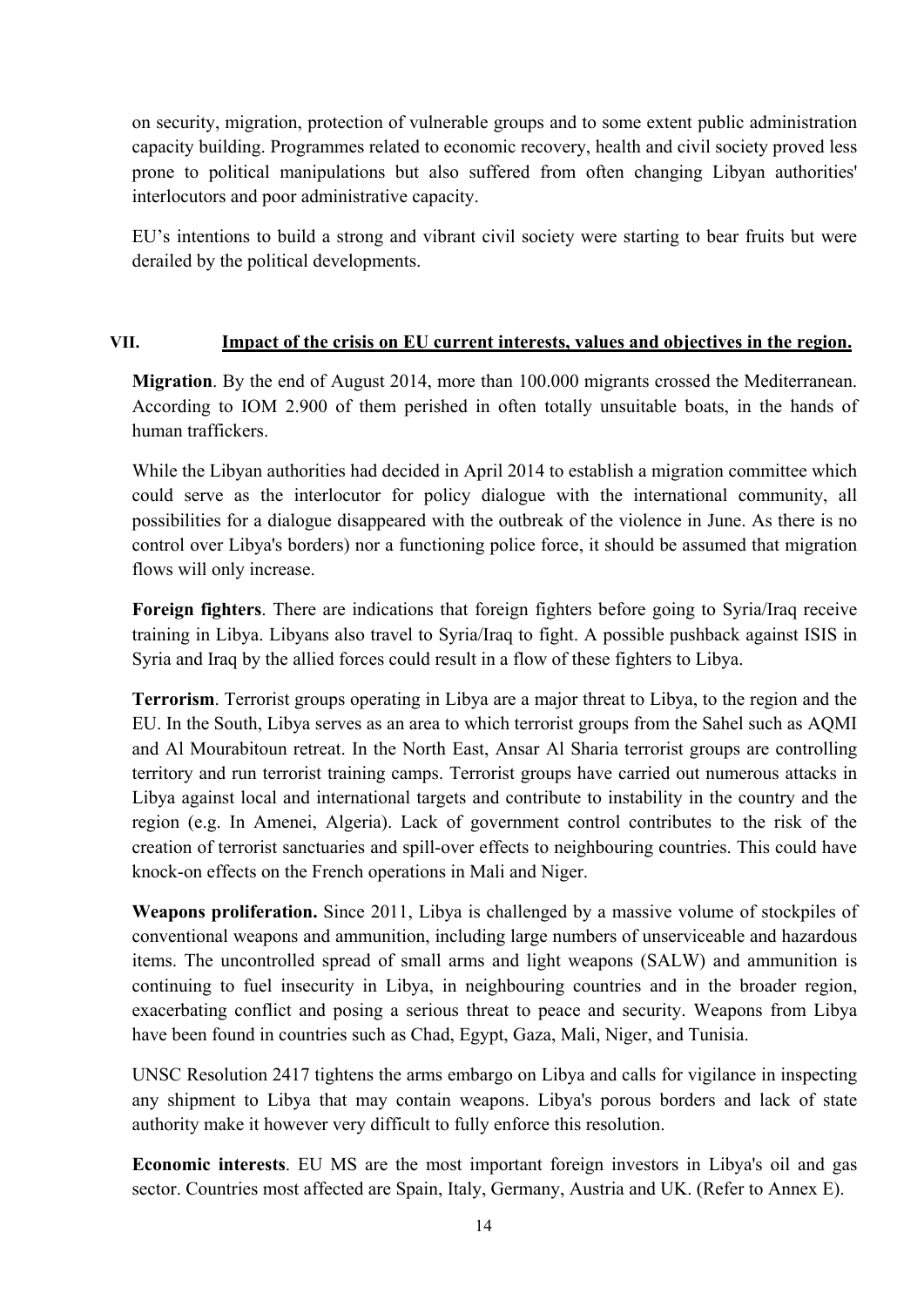### **VIII. Objectives of the crisis approach.**

The crisis approach identifies a number of key immediate priorities that, once achieved, should enable the EU to focus on shorter to medium term objectives, and then resume a longer-term strategy for Libya.

Key *immediate priorities* for the EU are:

• Primarily, to support the UN in its efforts to achieve a **Cessation of Hostilities agreement**. This agreement will likely only occur if it also includes political aspects, and should focus, in addition to cessation of hostilities, on humanitarian access, political institutions and authorities, and control over strategic infrastructure, facilities and assets (airports, key buildings, barracks and strategic assets and control points). It would also need to determine a monitoring mechanism.

The agreement should enable a subsequent national dialogue process to reach **a comprehensive political settlement**. The settlement should address a number of key issues related to security and the future of the country and its institutions, allowing for longer-term political processes. It therefore needs to also address the situation in Benghazi and the grievances (political, economic and social) in the South, as well as those of the minority components (including the Amazigh and the Tawergas). To be sustainable, it needs to include clear timelines, conditions and monitoring mechanisms.

- The provision of **humanitarian access***.*
- **To reach out to neighbours and regional players** to ensure their constructive contribution to the political process, mainly by refraining from exacerbating divisions.

### **Subsequent short to medium term objectives:**

Achieving a political settlement would probably not mean that all groups would commit to it (e.g. radical actors driven by ideological agendas such as Ansar al Sharia will likely continue to fight). Therefore it will be a priority **to manage the risk of renewed escalation of violence and help to implement a peace agreement**, allowing for a number of longer term processes to start.

More specifically, these short to medium term objectives for the EU and / or international partners could include:

- Support to UNSMIL with the actual mediation process, as e.g. already provided by the Head of Delegation by joining and supporting UN and other envoy missions. Further mediation experts could be provided on demand (funded by EU instruments)
- Reach out to neighbours and regional players.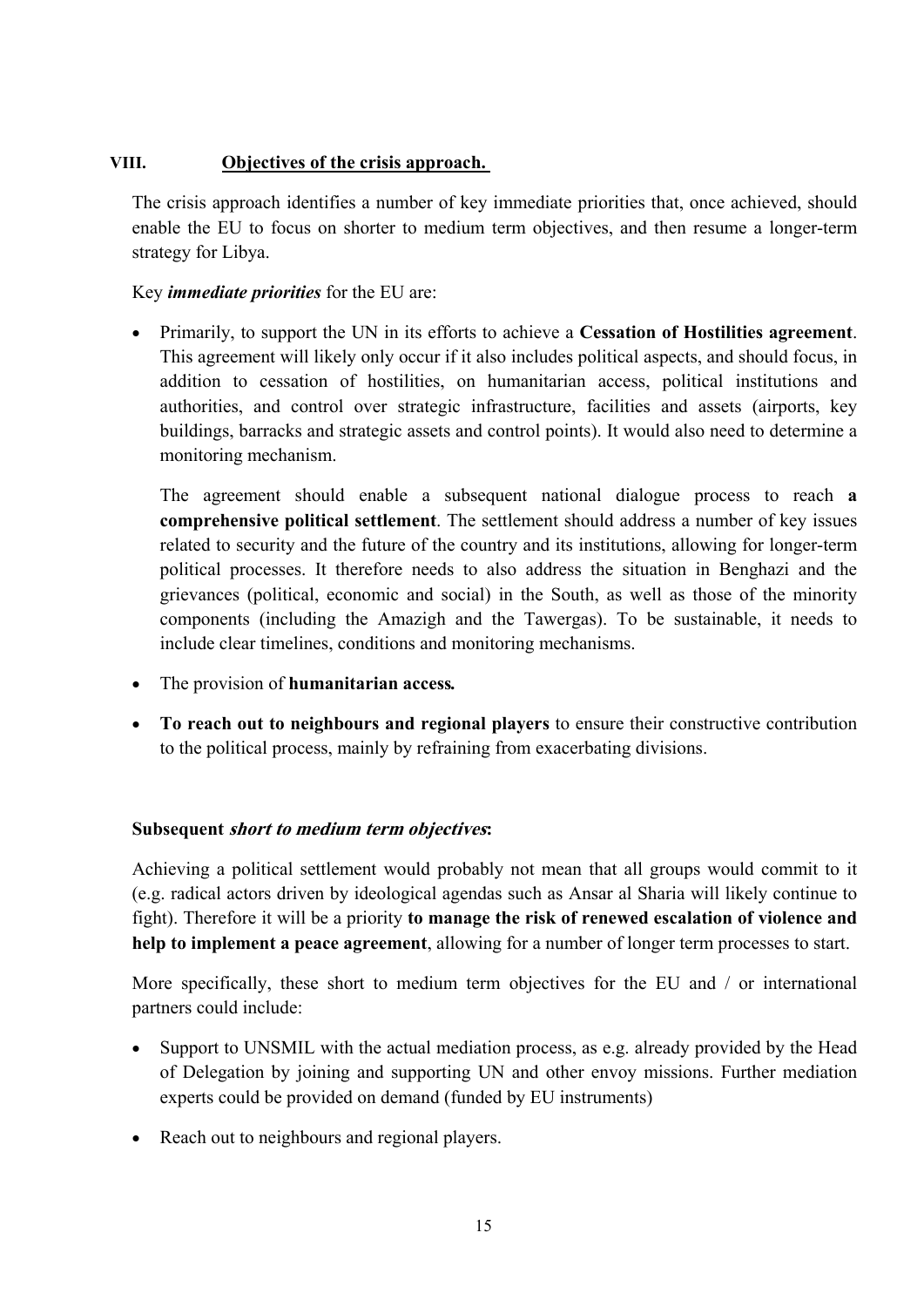- Support to UNSMIL in planning and coordination efforts on a possible  $\text{CoH}^6$  $\text{CoH}^6$ . In addition to planning support from EEAS experts (possibly embedded in UNSMIL), this could draw upon the knowledge and networking already gained from EU Delegation Tripoli security experts and relevant EUBAM Libya staff who have visited key infrastructure in Libya.
- Liaise closely with UN on the new UNSMIL.
- The monitoring of a Cessation of Hostilities agreement and subsequently the support to the implementation of the peace agreement.
- The start of a process for reconciliation and transitional justice.
- Institution- building for peace, including:
	- o At central and local government level, to provide basic services to the people (in order to build trust and support for the peace process and a functioning state).
	- $\circ$  To democratic institutions (like HoR), to allow for resumption of political process while ensuring that such support does not jeopardise mediation efforts.
	- o DDR (and SSR) processes, based on a peace agreement.
	- o Border management agencies, to address issues such as illegal migration, drugs, weapons and human trafficking, smuggling, spread of terrorism and organised crime, all of which weaken the state and internal stability.

# **IX. Risks.**

**.** 

The EU short-term objectives indicated above assume UNSMIL will remain in the lead and will formulate a strategy on how to proceed. While there are no indications of the contrary now, there is a risk that UNSMIL's mandate will be significantly reduced, which would limit its ability to continue its mediation efforts.

EU staff has temporarily been relocated to Tunis. It will therefore remain very difficult to obtain reliable information and develop relations with key actors, which may have implications for EU's ability to implement short-term measures.

In addition to this, there is a risk that the EU will not be able to mobilise itself in time if and when a possible peace agreement requires speedy re-engagement. The decision not to suspend projects and to continue EUBAM, albeit at much reduced capacity, aims at mitigating this risk to some extent. However, support to planning for, and any subsequent conduct, of a cease fire/peace agreement verification mandate could likely place significant demands on human resources and could possibly involve mobilising staff from existing CSDP missions.

A cessation of hostilities agreement carries the risk of unintended consequences, such as providing space for groups to rearm and reengage in fighting. In case of a breakdown of such an agreement, the IC may be seen as having sided with one or more parties. It will therefore be

<span id="page-16-0"></span> $<sup>6</sup>$  UNSMIL has no concrete and specific plans at present (end September) on a CoH; the UNSMIL options paper, to be</sup> presented in October, is therefore of great interest.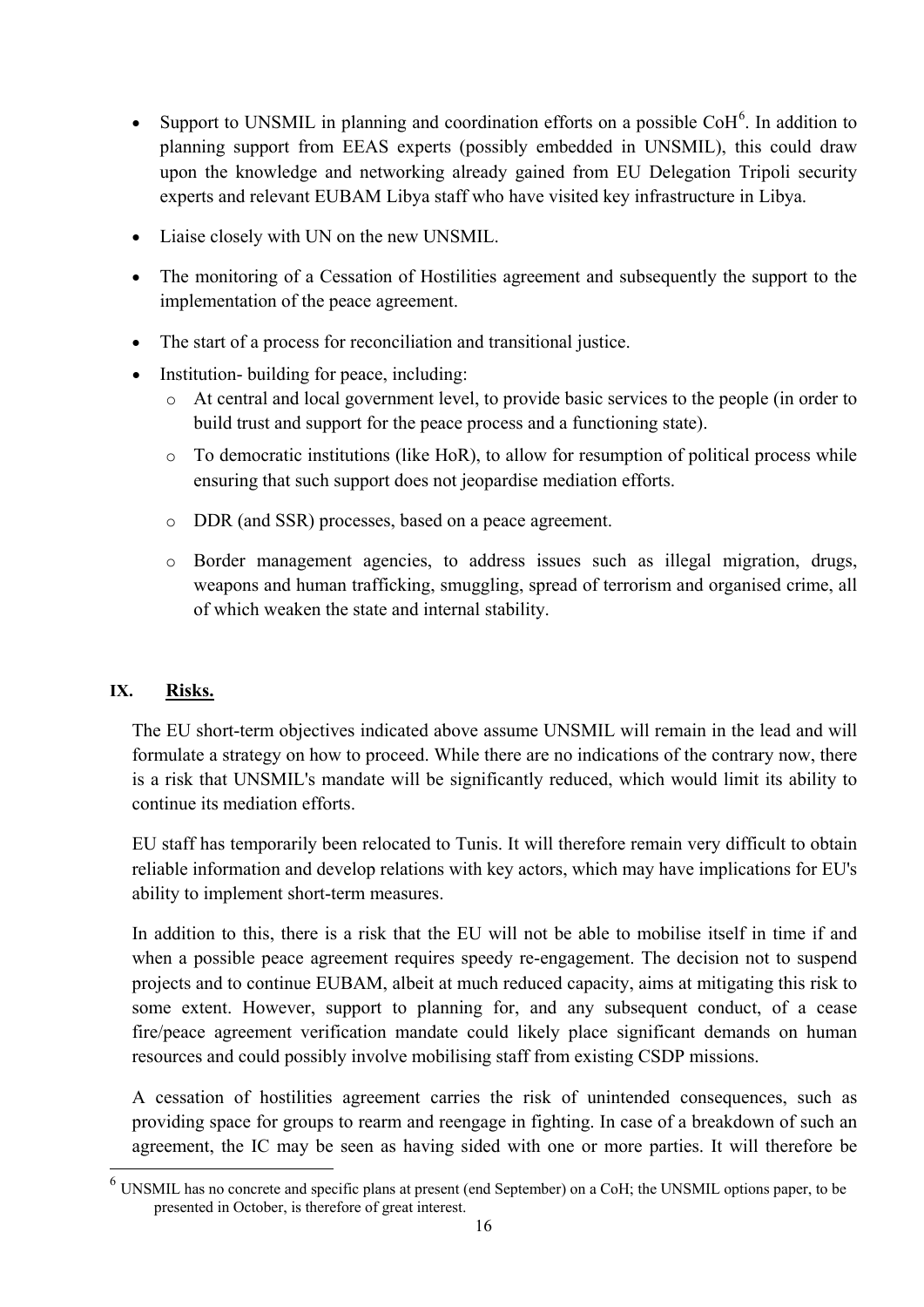important to ensure the best possible understanding of underlying dynamics / alliances and motives of stakeholders involved in the process, as well as the best possible monitoring of and support to a possible agreement. Furthermore, the EU must continue to seek compliance of the parties with obligations under international law, whether there is a ceasefire agreement or not.

Risk that one (e. g. Egypt) or several of Libya's neighbours decide to step-up their involvement in Libya, undermining any progress. There is also the risk that broader tensions amongst regional players (Qatar/Turkey vs UAE/Egypt) will evolve, leading to their decision to make their confrontation in Libya more assertive. There is also the risk of proliferation of mediation initiatives (Algeria has already announced a meeting for October) that could add to the confusion and undermine the leading role of UNSMIL.

The EU strategy has focused on building and supporting official institutions, some of which have now become part of conflict dynamics, such as the controversy over the role, legitimacy, location and decisions adopted by the HoR. When supporting actors, the EU must be aware that it could inadvertently be contributing to the conflict through unwittingly taking sides. This must be assessed with the need to put in place functioning institutions required to take decisions and provide a way forward. An active and timely communication policy is needed to explain the choices made and to mitigate such risks to the extent possible.

The current situation means there is a risk of continued and increased migration flows to the EU, which cannot be addressed with the Libyan authorities before the immediate crisis has been resolved.

There are also risks related to sanctions, which need to be taken into account (see below).

# **X. The Way Forward.**

**.** 

# **Key immediate priorities**

# *Strategic use of leverage provided by UNSCR 2174[7](#page-17-0) to influence behaviour and decisions.*

EU must decide how to use sanctions, or the threat of sanctions, against those undermining the political process. As Europe is, for many Libyans, the key point of reference, this may have a significant impact.

Caution is required for listing of individuals, as this could significantly reduce the ability for constructive engagement. Experience shows that sanctions are most effective before their actual application; however, it may be necessary to demonstrate that the threat of sanctions is real. At which stage would the EU decide to list individuals, for which offences, who first?

<span id="page-17-0"></span><sup>&</sup>lt;sup>7</sup> UNSC Resolution 2417, adopted on 27 August, expands the sanctions regime, by including individuals and entities that threaten the peace, stability or security of Libya, or obstruct or undermine the successful completion of its political transition. It also reinforces the arms embargo.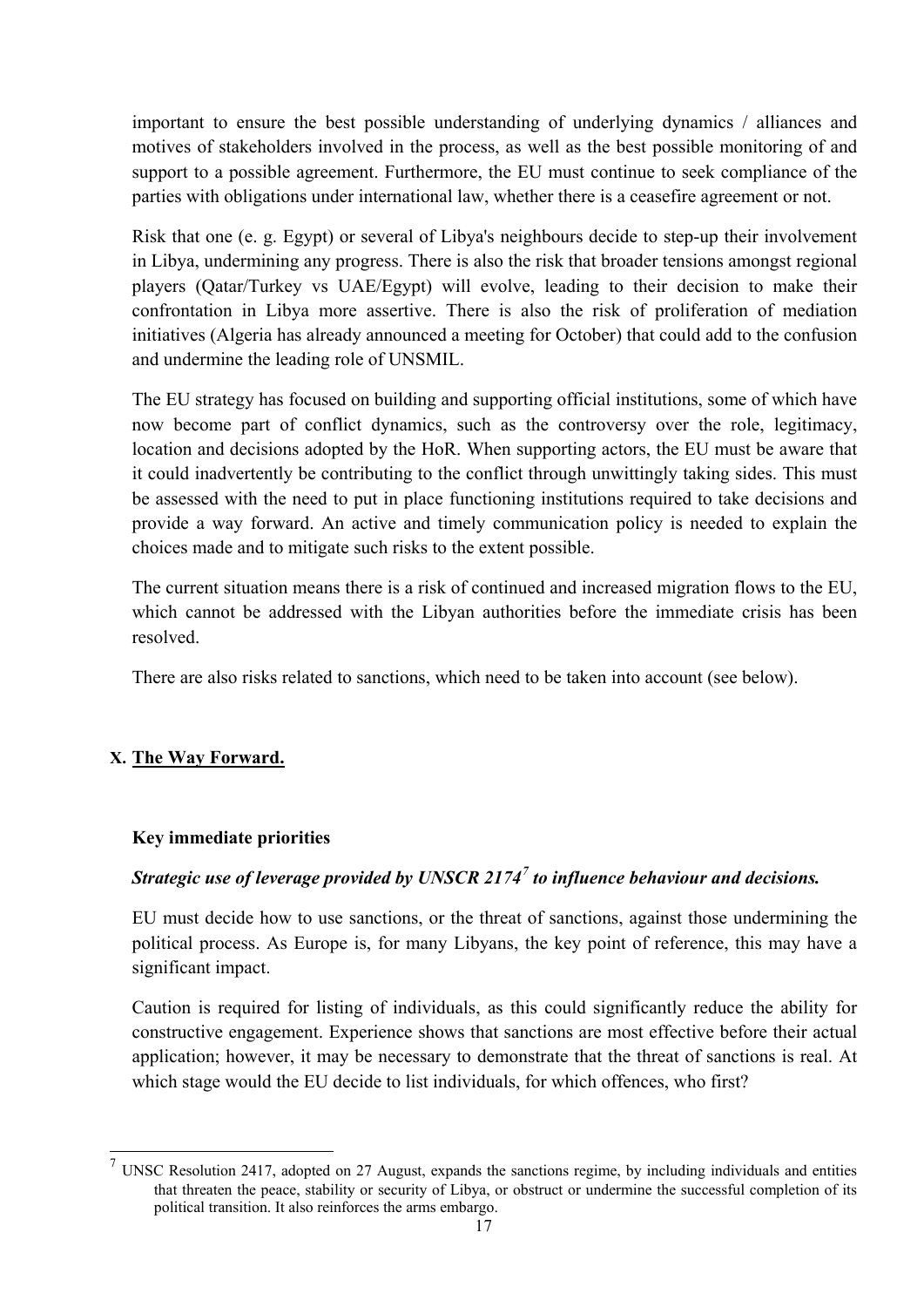*Contribute to UNSMIL mediation efforts and to the design of their new mission.* EU and some MS are already actively supporting the mediation efforts, either by participating in mediation missions or by providing practical support (e.g. logistical support provided by IT and MT). A joint EU – UNSMIL planning effort may contribute to early consideration of joint action.

*Readiness to contribute, upon Libyan or UN request, to any agreed confidence building measure or international verification mechanism* charged with overseeing the implementation of a ceasefire/political agreement/control of key state assets and infrastructure. Such an offer may help compensate for the lack of trust between the parties, thus making them more willing to engage in dialogue.

*The Arab League has already offered its assistance, but this will not be well received by some parties in Libya.* The EU is a more acceptable proposition. This means that the EU should discuss, as soon as possible, the possibility of issuing a declaration of willingness to assist with any UN-led initiative. Taking this decision now is not easy, as it is not known whether the UN is prepared to lead on such a mission, what form a ceasefire would take, whether the mission would take place in a permissive or hostile environment, what the contributions of others would be, etc. Furthermore, the very lack of clarity over who would oversee a possible agreement could negatively influence the willingness of parties to come to an agreement at all. There is therefore a pressing need to ascertain the planning timescale envisaged by UNSMIL, and to coordinate efforts in this regard.

*Clarity and coherence in EU messaging towards regional actors about the seriousness of the situation, including for the long-term security of all, and the need for them to act responsibly and allow a space for mediation efforts to take hold.* Libya may indeed be at risk of becoming the stage of a regional proxy war. Joint/common US – EU messaging to regional actors are being considered to pass the message that only a political compromise will lead to a sustainable solution, and that outside interference will exacerbate current divisions and undermine Libya's democratic transition.

Libya's neighbours are most concerned and demand to play a role in the negotiation process. While these neighbours could play a useful role, it is clear that they have conflictive agendas, and some are not in line with EU principles. EU should further *develop in-depth dialogue with regional actors* (including Algeria, Tunisia, Egypt, Sudan, KSA, UAE and Turkey) regarding current developments in Libya and EU policies, through regular interactions with Missions in Brussels, EU DELs / MS embassies locally, and in high-level bilateral and international meetings.

The EU and MS should reflect on which steps to consider in case regional actors persist in providing (political and) military support to either one of the two camps.

**Political messaging:** Common messaging is essential to maximise impact The EU should continue to stress the primacy of a political settlement and continue to deny any political legitimacy to bodies which do not represent the will of the people as expressed in the last general elections.. As this will be seen as taking sides by the supporters of Libya Dawn, the EU should explain this position whenever possible and keep the dialogue open to all parties. The following messages could be considered: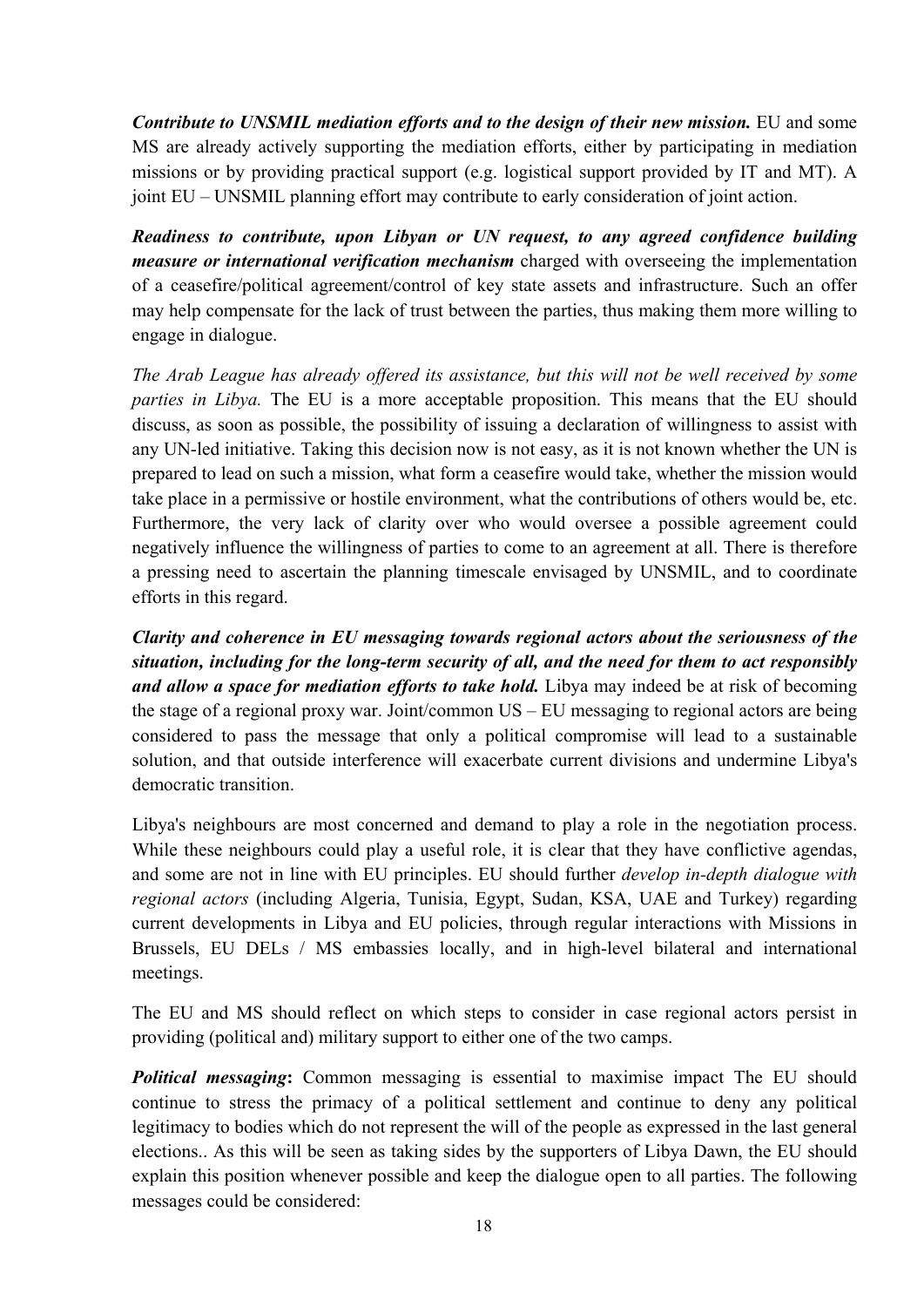- The EU must take a strong, principled position in support of legitimate institutions and democratic procedures, while reiterating the need for inclusivity on and towards all sides and engaging with the whole spectrum of actors.

- It should be clear that those who are undermining the democratic process and political transition will face consequences on trade, political and diplomatic relations with the EU

- The Tobruk authorities should avoid unhelpful and divisive measures and tactics, and consider the relocation of the HoR to a seat that is acceptable to all parties. Until an inclusive Parliament materialises, international assistance to the HoR should be used from both a "carrot and stick" approach. In our support to the Tobruk authorities, we should avoid any actions or attitudes that may be perceived as endorsing a permanent transfer of the central authorities to Tobruk or that could eventually entail the risk of splitting the country and undermining its territorial integrity.

- The Tobruk/Zintan camp, including the National Army, should be urged to undertake effective outreach and inclusive gestures towards those on the other side who are willing to compromise. One important confidence building measure could be for the Tobruk authorities to remove or transfer Hafter, bring Operation Dignity under the formal control of the government, or reconsider some of its most controversial decisions (call for international interference, branding of Misratan fighters as "terrorists").

- Support the Constitutional Drafting Assembly and condemn efforts to undermine the independence of the constitutional process<sup>[8](#page-19-0)</sup>, all the more so when Libya Dawn is now also engaged in a smear campaign against the CDA, accusing it of breaching the provisions of the Constitutional Declaration by not completing the drafting of the Constitution within 4 months.

- The EU should clarify its position vis-a-vis Ansar Al Sharia and other extremist and terrorist elements in Libya, including in the framework of its policy towards the Islamic State.

- Underline the parties' obligations to protect civilians and respect international law, reminding all armed groups that they must comply with the principles of distinction, proportionality and precautions in attack, release or hand over to the justice system individuals who are detained, and deliver to the justice system those suspected of having

*Humanitarian aid.* Support to vulnerable people, including migrants, refugees, IDPs, minority groups (e.g. Tawergas) and victims of torture should be provided where possible. Also humanitarian demining and removal of UXOs should be considered.

*Counter-terrorism***.** Given the limited possibilities to work with Libya directly, containment action in support of neighbouring countries is important. EU should share its experience with Schengen flanking measures which compensate for the absence of border control at internal borders. Border security support to countries neighbouring Libya should be stepped up to avoid

**.** 

<span id="page-19-0"></span>Security developments in the country notwithstanding, the constitutional process has continued to move forward. Following elections in February, 55 out of 60 seats were filled in the Constitution Drafting Assembly (CDA); the Amazigh community boycotted the process and security threats prevented polling in Derna. The Tebu and Tuareg communities, on the other hand, are both represented on the Assembly. The CDA envisages presenting a draft constitution in December. A positive reception of such a constitution may contribute to bringing parties on both sides of the divide together.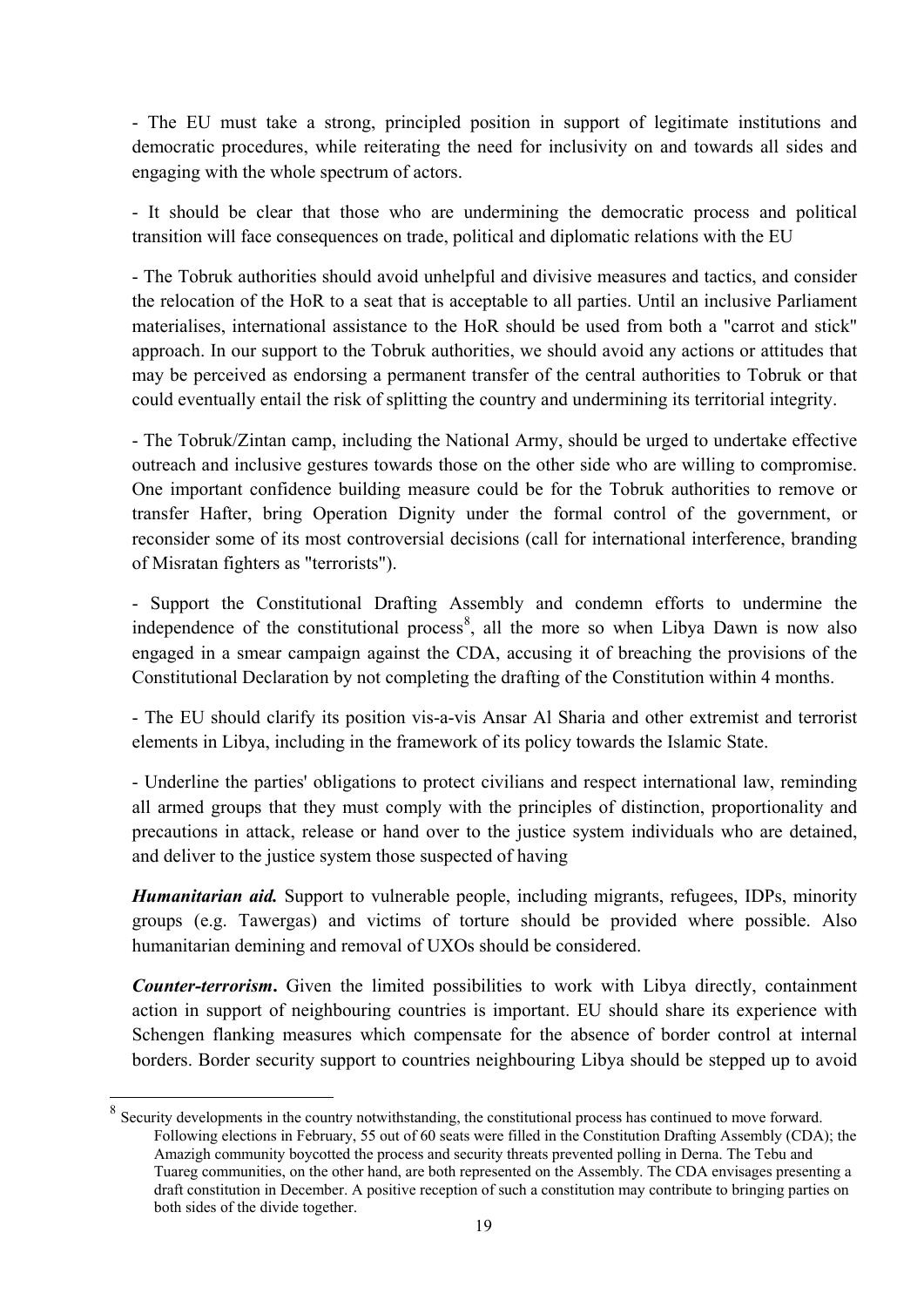spill-over. The Unite de Fusion and de Liason (UFL), based in Algiers, of which Libya is a member and which is tasked with information exchange, should be supported.

### **Short to medium term objectives**

In the event of the conclusion of a peace agreement, the EU, together with other international actors, will reassess the situation, the state of Libyan institutions and their absorption capacities, and determine- in close coordination with the Libyan authorities- the new priorities. With its implementing partners, the EU will then review the portfolio of activities and identify those actions that would best respond to a post-conflict reality. The EU will benefit from a lessons learned exercise that it will carry out.

The following may serve as an indication of which areas the EU may address:

Development activities, in close coordination with humanitarian aid, would in the first instance need to focus on the protection and relief of the Libyan people and of migrants (a number of ongoing projects in the field of migration and health would allow to cater for the most urgent needs in this respect).

Once the political conditions allow, the EU intervention would then need to be geared towards the stabilisation of the country through the mobilisation of our cooperation instruments in support to the building of democratic, effective and accountable institutions. Support to the demobilisation, disarmament and rehabilitation of fighters will be a key priority; learning from past experiences, clear Division of Labour will be essential to prevent overlap and competition.

More than in the past, counter-terrorism assistance will be important. A CT expert could be attached to the EU delegation in Libya to get an in-depth understanding of how the Libyan authorities intend to tackle CT, what the challenges and needs are and to provide advice and mentoring to Libyan authorities.

Counter-terrorism is a relevant aspect of border security, in particular in Libya with regard to the transit of foreign fighters and of terrorist groups to and from the Sahel. In case EUBAM can continue with the implementation of its mandate, it may allow an increased focus on broader regional issues such as training capacity on border security aspects of counter-terrorism and SALW. The inclusion of a CT expert as part of EUBAM Libya could be considered in the longer term, which would allow mainstreaming of CT considerations. Close cooperation with third countries will be sought to develop a coherent approach to the foreign fighters phenomenon, which would help to avoid de-stabilization of the region from Libya.

As soon the key security concerns are addressed, EU support should be provided to economic diversification and job creation as well as to support to civil society organisations.

In this context, the Multi-Annual Indicative Programme 2014 – 2015 (MIP) for Libya – designed before hostilities resumed - appears to still provide an appropriate framework for an intervention in a post-conflict situation. The MIP identifies the following sectors of intervention: 1) Democratic Governance, 2) support to young people's active citizenship and economic integration and, finally, 3) support to the health sector. These three sectors would allow carrying out public institution-building activities, while addressing the need for political and economic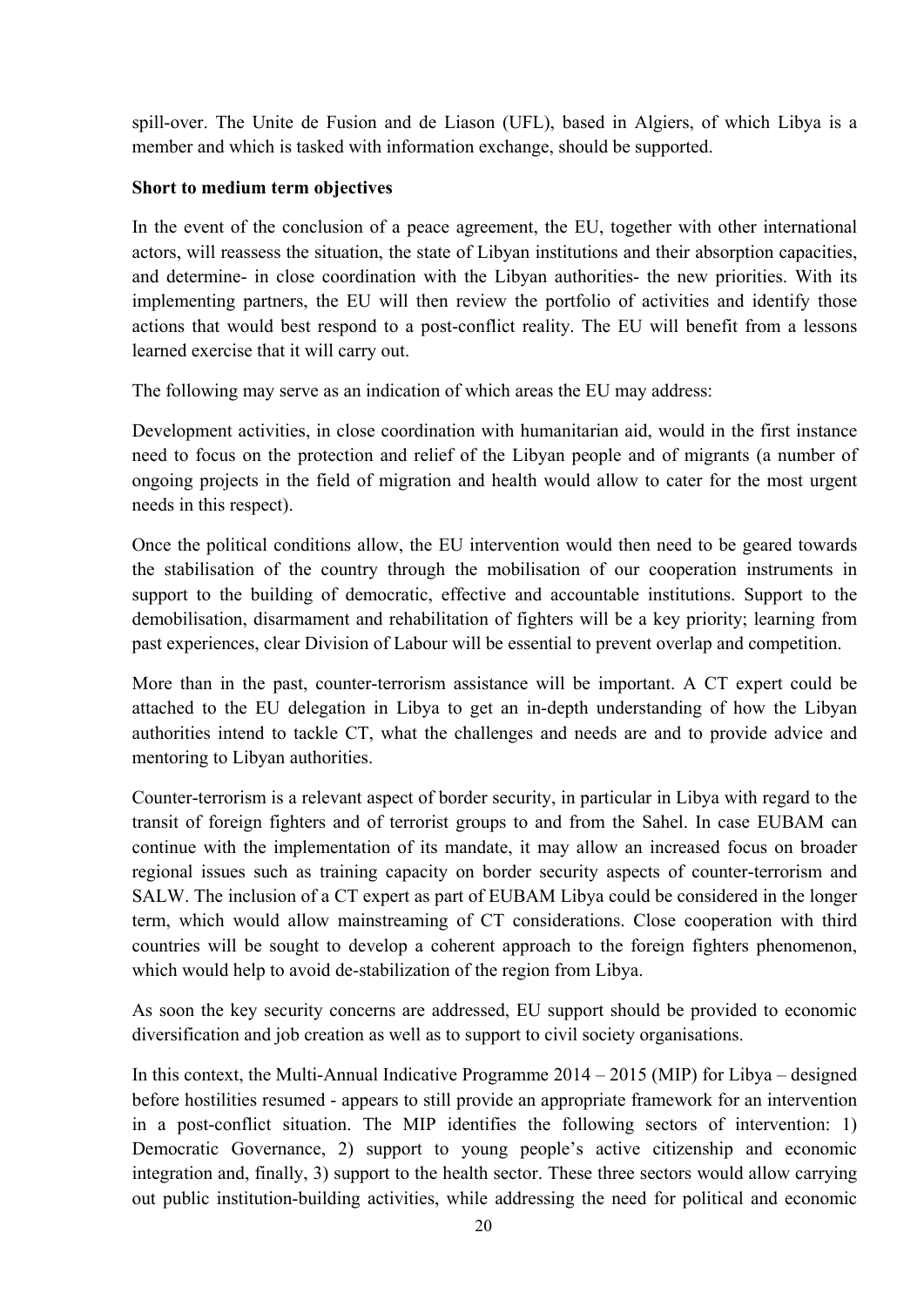recognition of the Libyan youth, prevention of radicalization, as well as ensuring the population's access to basic social services such as health (support to other social services could be envisaged but would require the consultation of other donors for an optimal division of labour).

Once the situation on the ground is stabilised, the EU should assess the possibility to resume – and, if needed, reorient – its support to the Libyan authorities in charge of ensuring sound physical security and stockpile management of the Libyan arms and ammunition arsenals, in the context of the CFSP budget-funded Council Decision 2013/320/CFSP (implemented by GIZ). This assessment should be conducted in close coordination with the UN and other actors engaged in arms and ammunition management assistance.

One of the lessons learned is that synergies among instruments can be enhanced at operational level. If for example it were possible in the longer term for EUBAM to continue with a number of pilot projects in identified geographical areas, then cooperation programmes could be geared to these areas as well. This would allow for a strengthening of border management, while providing technical skills and training to youth, possibly together with SME development programmes and strengthening of local governance structures.

### **XI. Resource Implications** (To be worked out)

# **Annexes**

### **Annex A: Security Situation**

### **Situation in the West**

For the western Zintan Brigade and its tribal allies (in the south and east), the 13 July and 24 August attacks on among others Tripoli International Airport (TIP) by Misratan-backed militias confirmed their fears about an Islamist military and political takeover of the country.

Misratan and Zintani forces are powerful militias with comparable military capabilities, making a decisive knock-out blow against either side unlikely. Nevertheless, the Tripoli airport takeover changes the current balance of power on the ground in favour of Misrata, especially as they already controlled Metiga airport; the only alternative to TIP.

Any move to recapture Tripoli would depend on a collection of western militias including tribal units from Washafani and Warfala and possibly ethnic Tebu in south west Libya, along with Zintan militias, led by the Sawaaq and Qaqaa brigades, trained and equipped as a regular armoured infantry unit.

The wild card in the military equation are two infantry brigades, based in south-east Tripoli, which came briefly onto the streets in November after Misratan militias killed civilian protestors in the district of Ghargour, only to retreat to bases where they remain. So far neither they, nor Tripoli's thousands of newly-trained police, have shown appetite to assert themselves against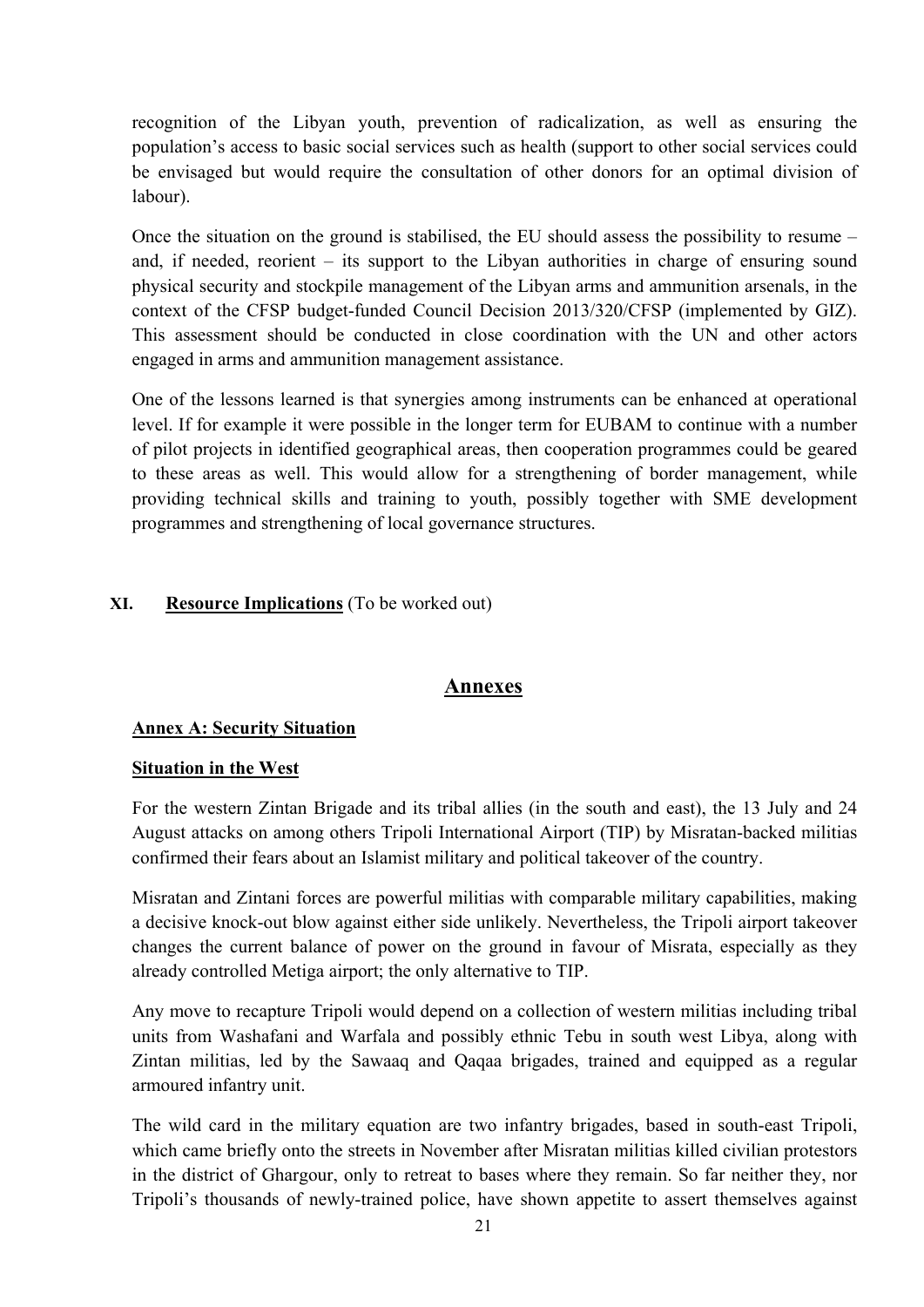Libya Dawn. Any escalation of fighting is likely to generate severe risks of collateral damage to infrastructure and property, and severe death and injury risks to the general population.

With the fighting in the West of Tripoli (with the Warshefana), the road to Tunisia is no longer safe. Tripoli international airport is severely damaged and possibly not useable for the coming years.

### **Situation in the East**

In mid-May, General Haftar called on elements of the Libyan armed forces to mobilize against the extremist group Ansar al-Sharia and brigades allied with it. Since fighting began, violence gradually escalated, spreading in some cases to heavily populated residential areas. Indiscriminate shelling has reportedly resulted in deaths and injuries to civilians, including children. The use of the air force by General Haftar, particularly in built-up areas, has fuelled concerns regarding the risk to civilian lives. The involvement of elements of the Libyan **a**rmed forces further illustrated the difficulties relating to limited centralized command and control within the institution.

Should Ansar al-Sharia succeed in securing Benghazi, there would be a high risk of Islamist forces launching attacks on Hafter's forces at his headquarters in Al-Murj, and on Benina International Airport, Labraq International Airport, and Gamal Abdul El Nasser Air Base in Tobruk, in an attempt to destroy Libya Dignity's airpower.

In Tobruk, seat of the House of Representatives, checkpoints have been established in order to secure the interim parliament. Being 150km from the Egyptian border, an attack on Tobruk by Islamists may trigger an Egyptian response.

### **Situation in the South**

The south has since the end of the revolution seen tribal and ethnic tensions, often triggered by disputes over constituency bounderies and control over smuggling routes. Coastal militias were deployed to secure ceasefire agreements. In Kufra, in the south-east, a ceasefire agreement signed on 1 March between Tebu and Arab Zwaya leaders provided for the deployment of Benghazi-based brigades to secure Kufra, the Sarir oil field and the major road leading from the coast. In Sabha, forces from Misrata acted as a buffer and provided a measure of stability.

In most cases the agreed truces remains fragile, given the continued absence of an overall comprehensive agreement to address underlying grievances. Incidents of abductions and killings targeting members of each community continue to recur.

# **Migration and organized crime**

As a result of a total lack of state control, general disorder has increased and transportation of irregular migrants by sea to Europe is taking place in broad daylight. Since January until the end of August over 110.000 migrants had crossed the Mediterranean from Libya. In comparison: this was 25.000 in 2013.

Criminality and organized crime is commonplace, particularly human trafficking, drugs, alcohol and arms smuggling. Robberies, carjacking and abductions are prevalent with militia groups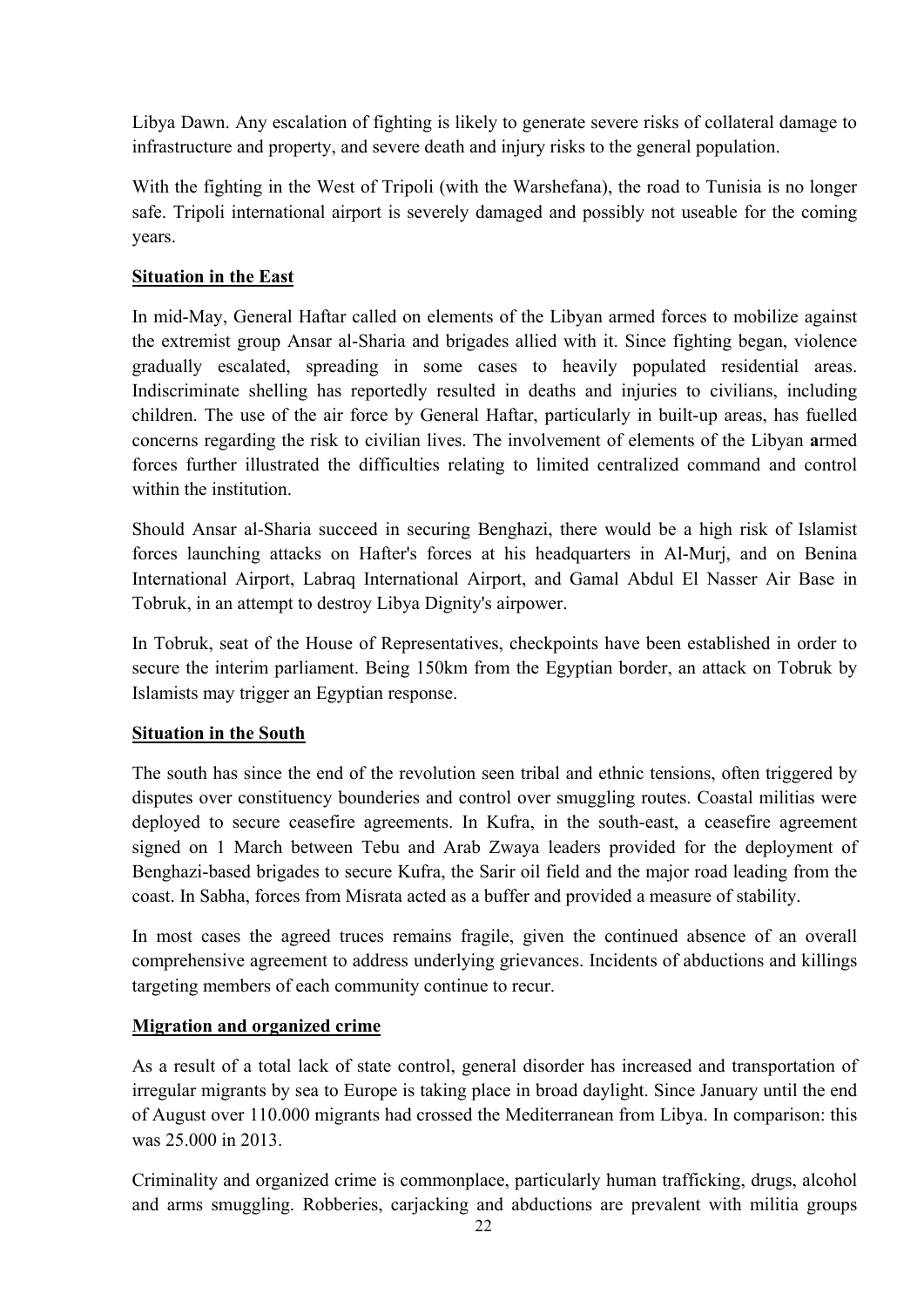often involved in these activities.

Following the battle over Tripoli end August, Misrata brigades were able to restore order in Tripoli which lead to a reduction in ordinary crime.

### **Annex B: Humanitarian and Human Rights Situation**

Concern over human rights violations in Libya has heightened since July, when Misratan militias launched Operation Dawn campaign over Tripoli. Fighting between militias has impacted civilians (shortages of medical supplies, destruction of homes and infrastructure, disruption of basic services and communications), who have been subject to attacks that, according to Human Rights Watch, could amount to war crimes. There are reports that militias have seized people and looted, burned, and otherwise destroyed property.

In addition to this, HR issues in Libya concern:

- Detention centers: Thousands of detainees held since to the 2011 revolution are still in government and militia-controlled detention facilities without due process, being denied basic rights and subject to ill-treatment and abuses.
- Migrants, particularly those of Sub Saharan origin, continue to suffer arbitrary arrest, indefinite detention, beatings (in some cases amounting to torture), and exploitation at the hands of armed militias. Unofficial estimates indicate the presence of one million migrants in Libya. Libya is not party to the 1951 Convention relating to the Status of refugees and does not have a national asylum system. UNHCR's unofficial status in Libya and the pending signature of a long awaited MoU continues to limit the agency's ability to work.
- Internally displaced people: In Jan 2014 there were approximately 53,000 internally displaced people throughout the country (UNCHR). Forced displacement of tawerghas in 2011 by anti-Gaddafi militias has yet to be resolved. Since July 2014 Operation Dawn campaign in Tripoli, the ICRC and UN estimate that over 150.000 people have been displaced from their homes.
- Politically motivated assassinations, notably in the East.
- Restrictions freedom of assembly (violence against demonstrators) and of expression (threats and attacks on journalists).
- HR organisations have raised concerns over the impartiality and independence of the *judiciary*. Urgent need to promote reconciliation and transitional justice.
- Despite an increase of women political participation in Libya since 2012, discrimination and violence against women remains a challenge. Deeply rooted patriarchal values and traditional practices persist, especially in rural areas. Discriminatory provisions against women (and children from "mixed" Libyan-foreign marriages) are included in Libyan marriage, divorce and inheritance law. Violence against women, especially domestic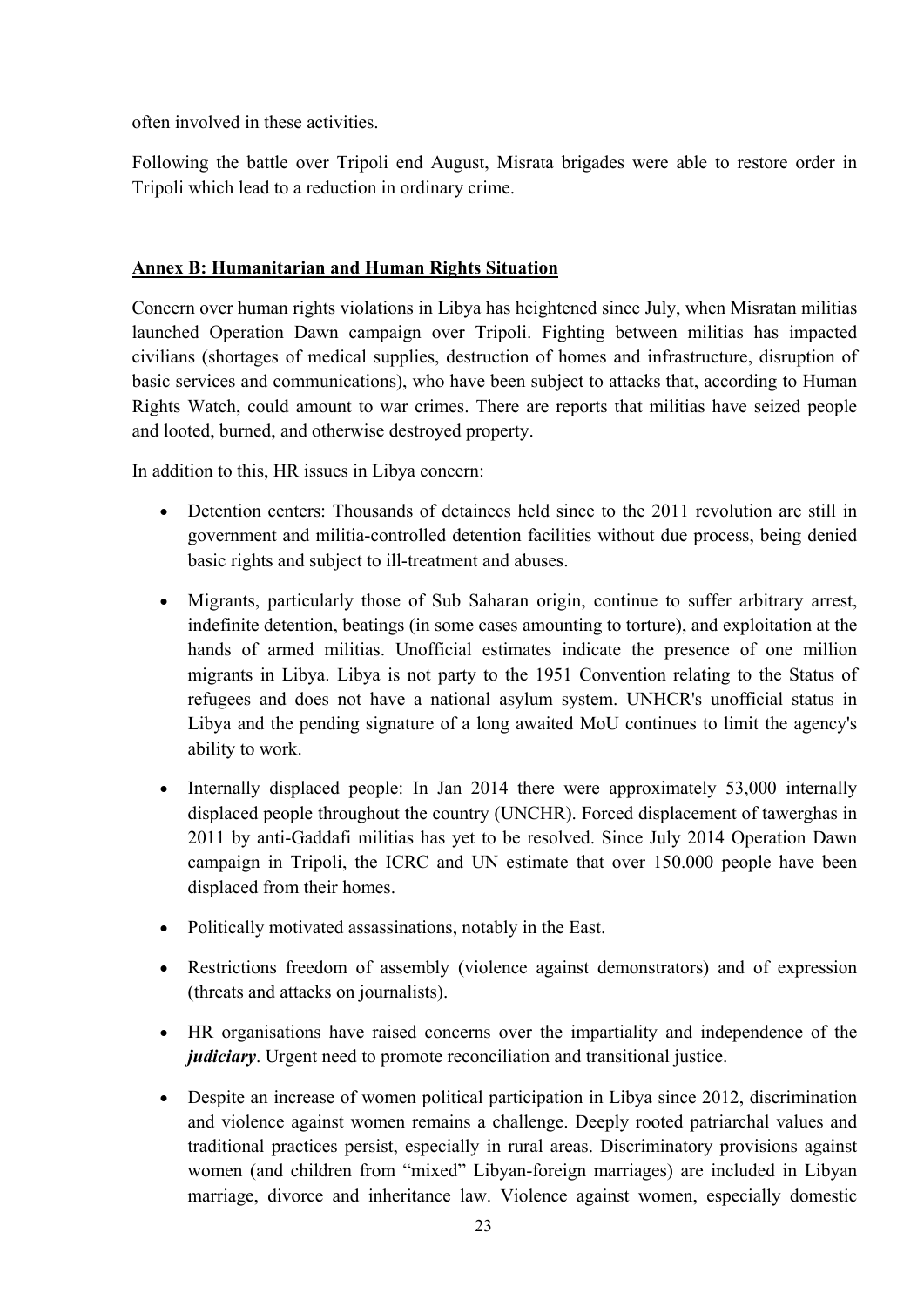violence is a common problem that is hidden by Libyan social, religious and cultural customs. Rape as a weapon of war was used during the fighting in 2011. The social stigma which rape implies in Libya's society motivates that – still to date – many of the victims (women and men) continue to suffer their trauma in silence without seeking professional support.

- Attacks, violence and harassment directed against minority religious communities traditionally established in Libya, such as Coptic Christians, Catholics and Sufis. These attacks come from unknown groups, suspected to be related with Jihadist and Salafist movements.
- Social and economic rights: Health and education services were slowly recovering after the Revolution, though escalation of violence since July 2014 has much worsened the situation. The Ministry of Health has warned on possible collapse of health system: nearly 80% of foreign medical staff has left the country, leaving health facilities with little capacity to cope with regular activities and influx of wounded. In those urban areas affected by the fighting schools and universities have been closed regularly.
- Capital punishment is still formally in force in the State of Libya although it has not been applied since the collapse of the former regime. Numerous illegal executions by militia have however been reported.
- Cooperation of the Libyan authorities with the International Criminal Court (ICC) regarding the cases of Saif al-Islam and Abdullah al-Senussi, both subject to an arrest warrant issued by the ICC following the adoption of UNSCR 1970, still constitutes an issue.

# **Annex C: Economic Dimension**

Libya's economy is dependent on its capacity to produce and export hydrocarbons, mostly oil, as well as its access to accumulated oil wealth, which now lies in the reserves of its Central Bank, as well as its sovereign funds, such as the Libyan Investment Authority (LIA). Due to runaway spending, mostly on salaries and subsidies, its budget deficit is expected to reach 30 percent of GDP this year, which can be covered by reserves, amounting to some 180 percent of GDP. The IMF expects the economy to contract 7.8 percent of GDP this year.

The most important oil fields are located in Cyrenaica, and most exports pass through oil ports in the East: Es Sider, Ras Lanuf, Brega, Zuetina and Hariga. Cyrenaican federalists led by Ibrahim Jathran occupied Eastern oil ports on August 2013, demanding a greater share of oil revenues, a probe of corruption, and a committee to oversee oil exports. An agreement was finally reached between the federalists and the Libyan government on April 2014 to end the 8-month blockade, and oil ports were handed over to the government of PM Thinni in July-August. In the West, most of the production takes place on the El Sharara field deep in the desert; however, the pipeline to the export facilities of Zawiya and Mellitah was cut several times by Zintani militias in 2013.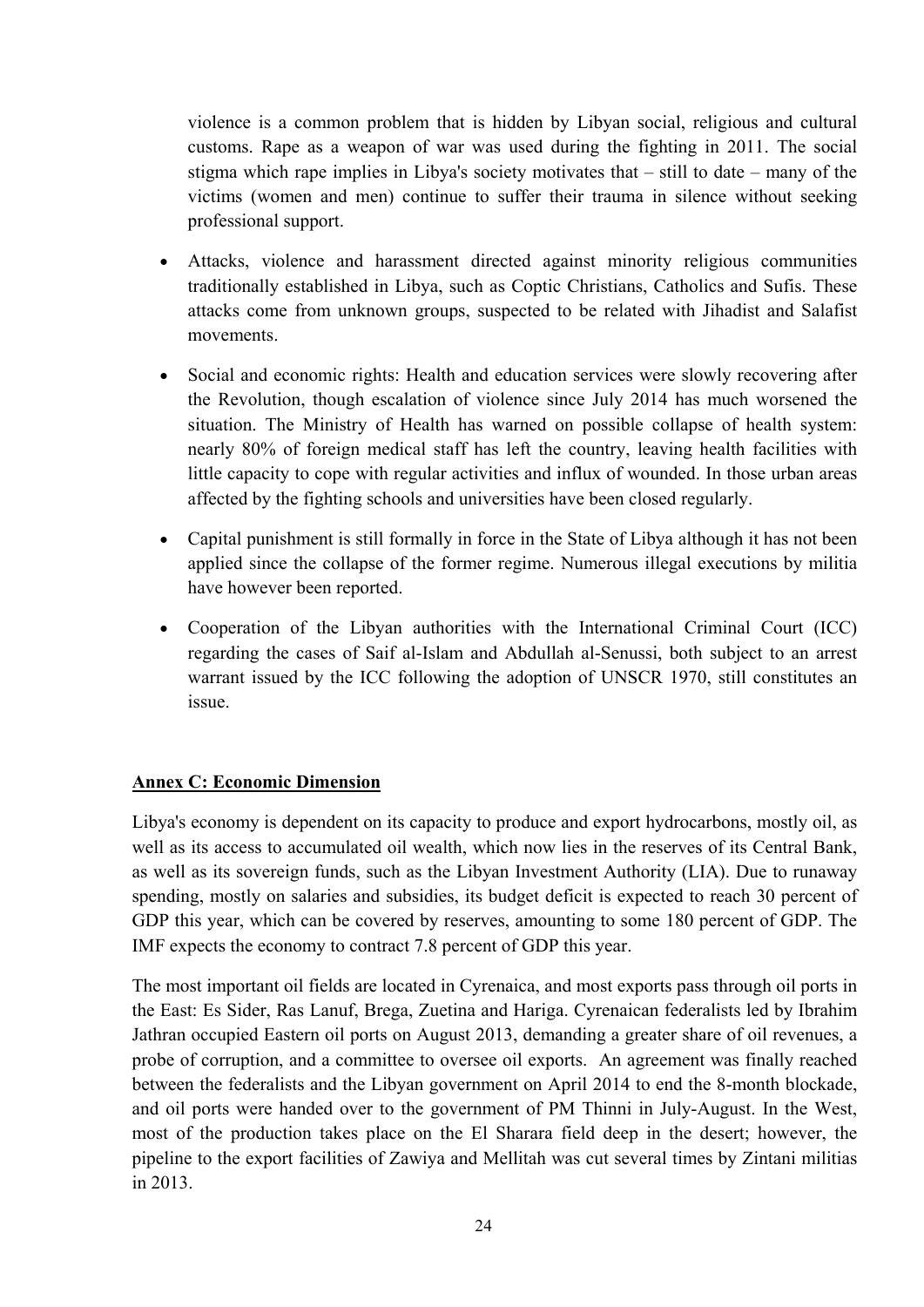Libyan oil production and exports have increased significantly in recent months despite the political chaos and occasional shutdowns: output has risen to of 900,000 barrels a day.

Yet the power struggle for control over the oil sector and revenues, essential for any government in Libya, has already begun. With the duplication of State institutions, there is mounting confusion over who controls the oil industry: the Oil Minister in the Tripoli government, Mashallah al-Zawie, claims to be legitimate holder of the position, while in the cabinet of PM Thinni, the Oil Ministry has been reincorporated into the NOC (as it was for the majority of Qadhafi's rule), thus leaving the head of the NOC- Mostafa Sanalla- in charge of the oil industry. The controversial dismissal by the HoR of the GNC-leaning Governor of the Central Bank of Libya (CBL) could have been a precautionary measure to prevent the CBL[9](#page-25-0) from transferring funds to the GNC.

There is also the risk that the Misratan-led Alliance might seek control of oil infrastructure. Although the risk of illegal oil sales was significantly reduced with the adoption of UNSCR 2146 (2014) regarding illicit oil exports from Libya and the Morning Glory incident, there are reports that Libya Dawn forces are seeking support of tribes in the South to expel Zintan militias from El Sharara field.

MS investments most affected are Spain, Italy, Germany, Austria and UK.

### **Annex D: Project portfolio**

**FPI: Currently on-going, suspended or just concluded Libya projects funded under the Instrument contributing to Stability and Peace:** 

**1) Battle area clearance, EOD disposal and risk education (€1.2 million, adopted on 31/08/2012 - ongoing)** – An additional IcSP measure, implemented by the Mines Advisory Group (MAG) since January 2014, contributes to post-conflict recovery and stability in Libya through support for achieving a reduction in the humanitarian threat posed by explosive remnants of war (ERW). More specifically, it focuses on (i) risk education linked to increasing safe practices and behaviour of local communities affected by the presence of ERW and small arms and light weapons and (ii) improving national capacities to address the threats posed by Abandoned Ordnance (AO) and Unexploded Ordnance (UXO). Activities focused originally on the areas of Zintan and Hun/Waddan, but the project is now in the process of re-orienting its activities in view of the priorities and operating conditions of the current political and security situation in Libya.

**2) Support to conflict mediation in Libya (€1.7 million, approved on 01/06/2012 - ongoing)** – implemented by the Humanitarian Dialogue Centre (HD Centre), this IcSP measure aims to contribute to in-country and regional stabilisation by reinforcing the capacity of national state

 $\overline{a}$ 

<span id="page-25-0"></span> $9$  Payments for oil exports are directly made into the CBL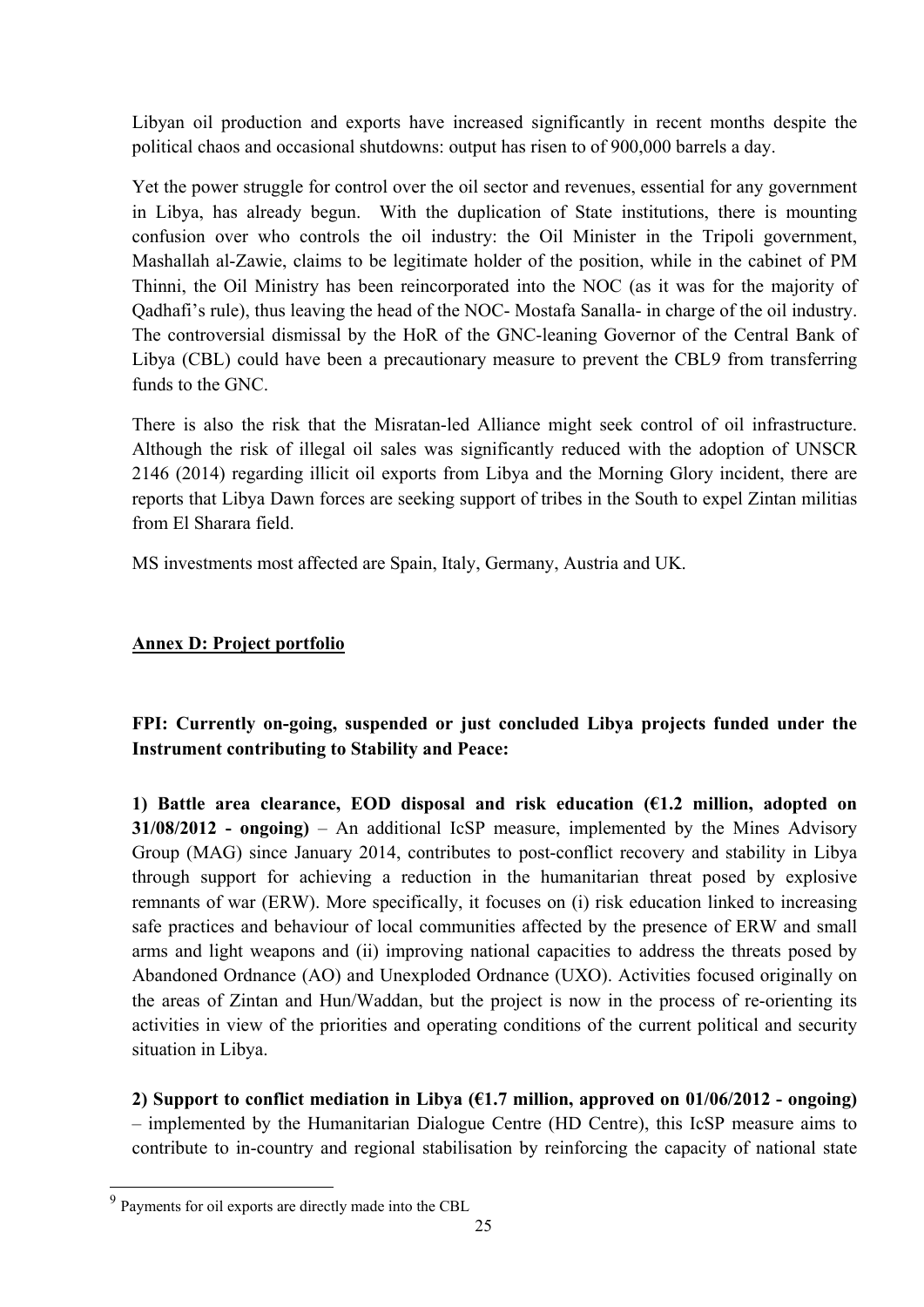and non-state actors to manage sustainable peace processes and mediate conflicts at the institutional level and at the conflict-specific level. The project scope includes inter alia a focus on linkages with regional conflicts in the Sahel. Recent project activities include support to the National Dialogue process (in close cooperation with UNSMIL and EU DEL); facilitation of an all-party dialogue meeting on the Political Isolation law; and support (including capacity building) to traditional wise men (hukama) and their currently ongoing mediation efforts. This project currently continues operations, in close coordination with EU DEL and UNSMIL.

**3) Crisis response capacity-building (€2.4 million, adopted on 31/08/2012, currently suspended)** – this activity, implemented by the Geneva based "Small Arms Survey" project of the Graduate Institute Geneva started activities in March 2014 and will run for 18 months. It aims to contribute to developing the Libyan authorities' capacities to provide internal security and public safety. The specific objectives are to (i) build national capacities to map, assess and analyse interventions by government authorities in the security sector, and (ii) provide support to develop strategies and operational plans to address community safety. Implementation will focus on two pilot areas to be determined in cooperation with the Libyan authorities. One of these pilot regions could potentially be in a border region, subject to decision of Libyan authorities. Close cooperation with EUBAM has commenced. Cooperation with the Libyan Ministry of Interior had started but the project is currently suspended, given the recent deteriorating political and security situation.

**4) RELINC – criminal investigation and threat assessment capacities (€2.2 million, adopted on 31/08/2012- activities ended on 31/08/2014)** – this IcSP measure focused on reinforcing Libyan criminal investigation and threat assessment capacities and was implemented by INTERPOL. Activities that have been implemented include: (i) a pilot system for document verification and access to INTERPOL databases at Tripoli airport (currently de-installed and stored in a safe location); (ii) Training on the use of INTERPOL's dababases and MIND system; (iii) a Crime Analysis Unit has been created, training and monitoring has been delivered and a threat assessment was commissioned and presented to Libyan stakeholders; (iv) Access to INTERPOL data and specialised police resources for several Ministry of Interior Directorates (and Customs) was put in place. This includes training on INTERPOL's I-24/7 system; and finally v) a criminal database was put in place at the Central Criminal Investigation Department and training on the proper use of it, including data protection, was delivered. The project cooperated closely with EUBAM Libya to ensure all possible synergies.

**5) Security, Protection and Stabilisation Programme in Libya – Clearance of mines and UXOs, prevention and reduction of armed violence, protection of vulnerable groups (€5 million, adopted on 31/08/2012, activities ended on 31/08/2014 )** – this IcSP measure provided support for clearance of mines and unexploded ordnances, capacity-building of national authorities in mine clearance, the protection of vulnerable groups, and the prevention and reduction of armed violence. It was implemented by Danish Church Aid in conjunction with the Danish Refugee Council. Activities included psycho-social support activities in 28 schools in the Misrata area, mine clearance of 96,800 m² in the Tripoli area, and the organisation of 11 training courses for the Ministries of Interior and Defence. In the southern Sabha area, an agreement was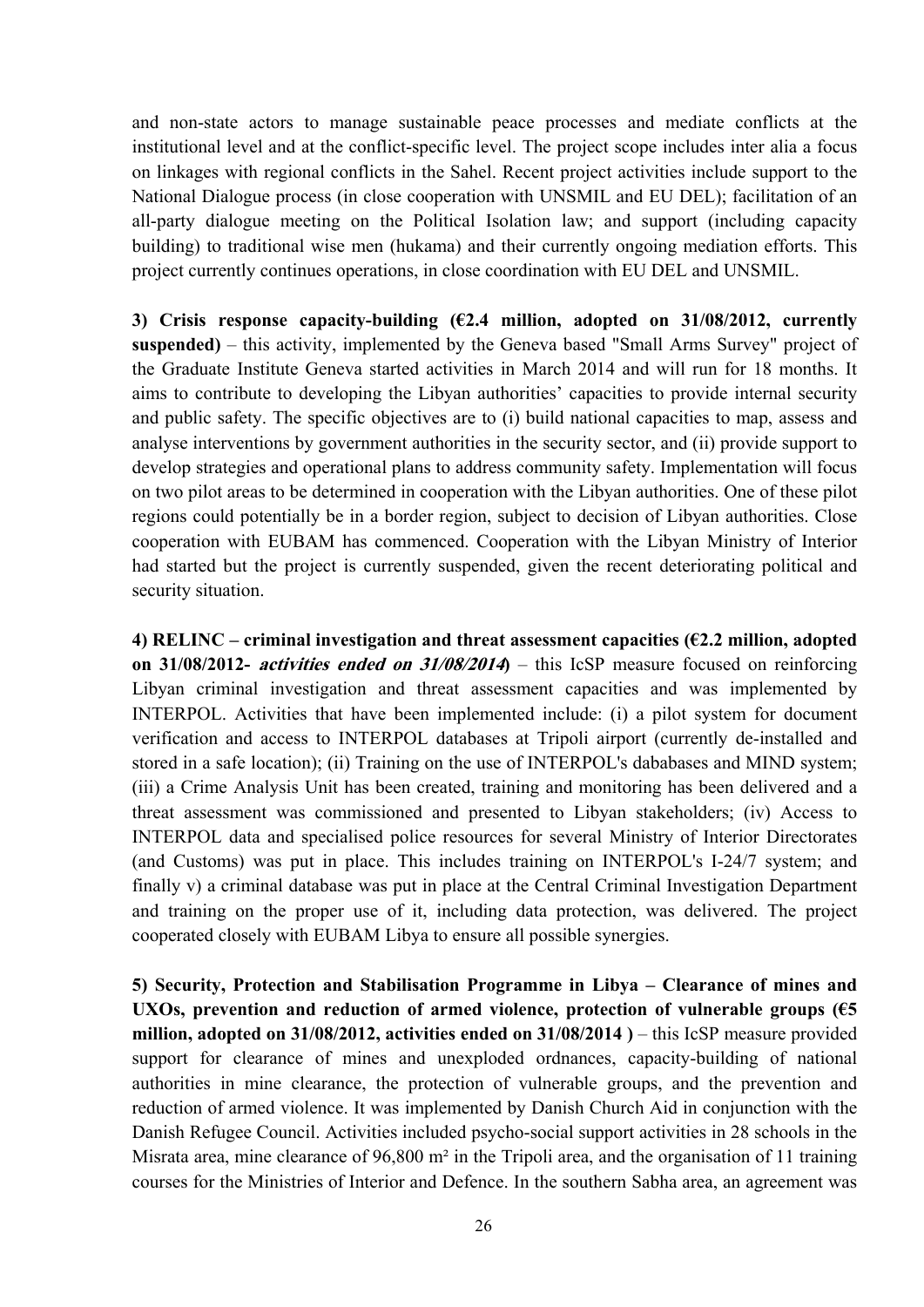signed to train explosive ordnance disposal searchers and mine risk education was delivered to 2,452 people from migrant communities, fire services and schools. To support the clearance activities of the Mines Advisory Group, an armoured excavator for explosive ordnance disposal was procured as part of this package. An experienced operator was recruited and national staff members were trained to operate this machine. Mines Advisory Group contributed to the removal of 27x 250kg bombs and 12x 500kg bombs, 57 missiles and more than 2000 projectiles and mortars in the Zintan area.

### **EUBAM Libya**

The Mission's overall objective is to support the Libyan authorities to develop capacity for enhancing the security of their borders in the short term and assist in developing an Integrated Border Management (IBM) strategy in the long term. It does this by supporting Libyan authorities in strengthening the border services in accordance with international standards and best practices through training and mentoring; advising the Libyan authorities on the development of a Libyan national IBM strategy; and supporting the Libyan authorities in strengthening their institutional operational capabilities.

The Mission has supported Libya's engagement with international organisations, such as Frontex and WCO, as well as with the countries in the region. The Mission is responsible for the coordination of international support in the area of border management. It has coordinated its activities closely with EU projects such as RELINC, SAHARA-MED and Seahorse.

### **Annex E Future CSDP Considerations**

There is currently a clear absence of any political request from either the legitimate Libyan authorities, or from UNSMIL (or other appropriate organisation such as the LAS or AU), for additional CSDP support other than from the continuation of the existing EUBAM Libya mission. Moreover, the emergence of 2 effective parliaments in Libya brings into question the legitimacy of Libyan ownership of EUBAM Libya which will need to be addressed locally through discussions led by the EU Delegation and analysed further in the forthcoming ISR.

Contingency planning on additional CSDP support at this stage could usefully continue to concentrate on information-gathering to assess how best CSDP could be utilised in the future and add value as part of a comprehensive package of support. A planning emphasis on support to a cessation of hostilities would however appear to be an area where CSDP activities could support EU objectives in its crisis approach to Libya. As an immediate first step, activity will continue to focus on engagement with UN DPA and UNSMIL planners in order to improve mutual awareness and coordination. This engagement has already commenced and a CMPD-led factfind team will visit the region in mid October 2014. Engagement could develop further through embedding EEAS planners with UNSMIL to take CoH planning forward, drawing upon the expertise of EUBAM Libya and EU Del Tripoli security experts, as appropriate, to provide continuity, in the planning stages.

In addition to the need to balance information-gathering with a current lack of direct tasking, planning for future options will need to consider a number of challenging factors including: